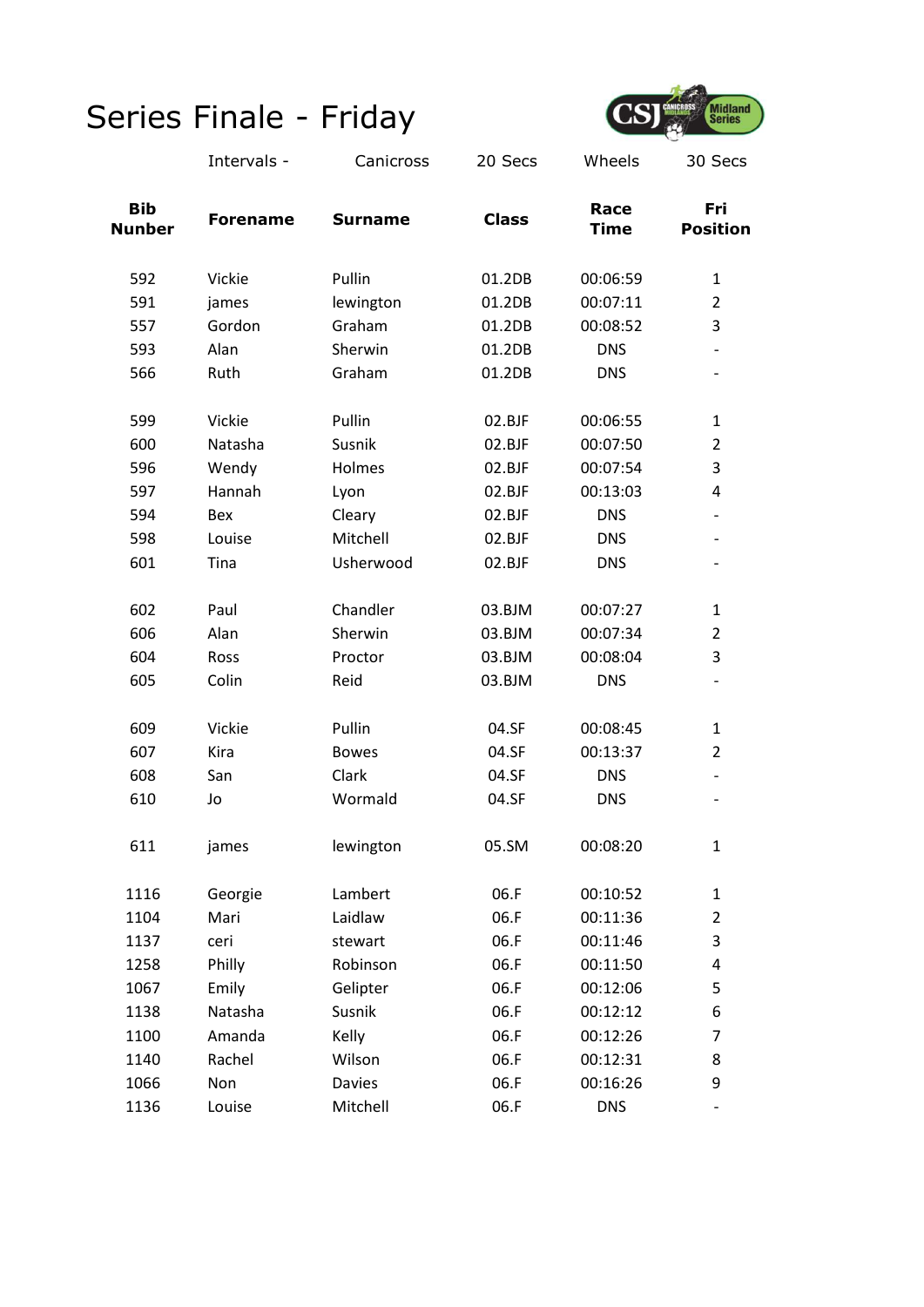

|                             | Intervals -     | Canicross       | 20 Secs      | Wheels              | 30 Secs                |
|-----------------------------|-----------------|-----------------|--------------|---------------------|------------------------|
| <b>Bib</b><br><b>Nunber</b> | <b>Forename</b> | <b>Surname</b>  | <b>Class</b> | Race<br><b>Time</b> | Fri<br><b>Position</b> |
| 1147                        | Ben             | Robinson        | 07.M         | 00:08:39            | 1                      |
| 1146                        | Rob             | Mace            | 07.M         | 00:09:51            | $\overline{2}$         |
| 1143                        | Rob             | Eadon           | 07.M         | 00:11:25            | 3                      |
| 1141                        | Ben             | Brown           | 07.M         | 00:14:56            | 4                      |
| 1144                        | Karel           | Endlicher       | 07.M         | <b>DNS</b>          |                        |
| 1148                        | Amy             | Baron-Hall      | 08.MF        | 00:13:29            | $\mathbf{1}$           |
| 1152                        | Lucy            | Hames           | 08.MF        | 00:14:28            | $\overline{2}$         |
| 1256                        | Helen           | Dempsey         | 08.MF        | 00:16:35            | 3                      |
| 1149                        | Lisa            | <b>Bowes</b>    | 08.MF        | 00:18:34            | 4                      |
| 1151                        | Wendy           | Clark           | 08.MF        | 00:25:39            | 5                      |
| 1150                        | Sue             | <b>Brewin</b>   | 08.MF        | <b>DNS</b>          |                        |
| 1159                        | David           | Huckell         | 09.MM        | 00:09:19            | $\mathbf{1}$           |
| 1160                        | Chris           | Lockhart        | 09.MM        | 00:10:55            | $\overline{2}$         |
| 1155                        | Howard          | Clark           | 09.MM        | 00:10:57            | 3                      |
| 1156                        | Christiaan      | de Jong         | 09.MM        | 00:11:46            | 4                      |
| 1158                        | Vince           | Hay             | 09.MM        | 00:12:05            | 5                      |
| 1162                        | Helen           | Dennis          | 10.VF        | 00:15:14            | $\mathbf{1}$           |
| 1163                        | Tracey j        | Limbrick        | 10.VF        | 00:15:55            | $\overline{2}$         |
| 1167                        | jonathan        | roberts         | 11.VM        | 00:12:09            | $\mathbf{1}$           |
| 1169                        | Gary            | Speakman        | 11.VM        | <b>DNS</b>          |                        |
| 1171                        | Daisy           | Devereau        | 12.2DCF      | 00:12:51            | 1                      |
| 1172                        | Jo              | Jones           | 12.2DCF      | 00:14:19            | $\overline{2}$         |
| 1175                        | Melanie         | Wood            | 12.2DCF      | <b>DNS</b>          |                        |
| 1176                        | Chris           | Lockhart        | 13.2DCM      | 00:10:14            | $\mathbf{1}$           |
| 1177                        | Alasdair        | Skene           | 13.2DCM      | 00:11:08            | $\overline{2}$         |
| 1254                        | Neal            | Dempsey         | 13.2DCM      | 00:14:52            | 3                      |
| 1178                        | Chris           | Thom            | 13.2DCM      | <b>DNS</b>          |                        |
| 612                         | lain            | <b>Bowes</b>    | 14.3KS       | 00:06:46            | $\mathbf{1}$           |
| 615                         | Claire          | Martin          | 14.3KS       | 00:07:22            | $\overline{2}$         |
| 616                         | Abbie           | Reynolds-Dobson | 14.3KS       | 00:08:36            | 3                      |
| 613                         | San             | Clark           | 14.3KS       | <b>DNS</b>          |                        |
| 614                         | Wendy           | Clark           | 14.3KS       | <b>DNS</b>          |                        |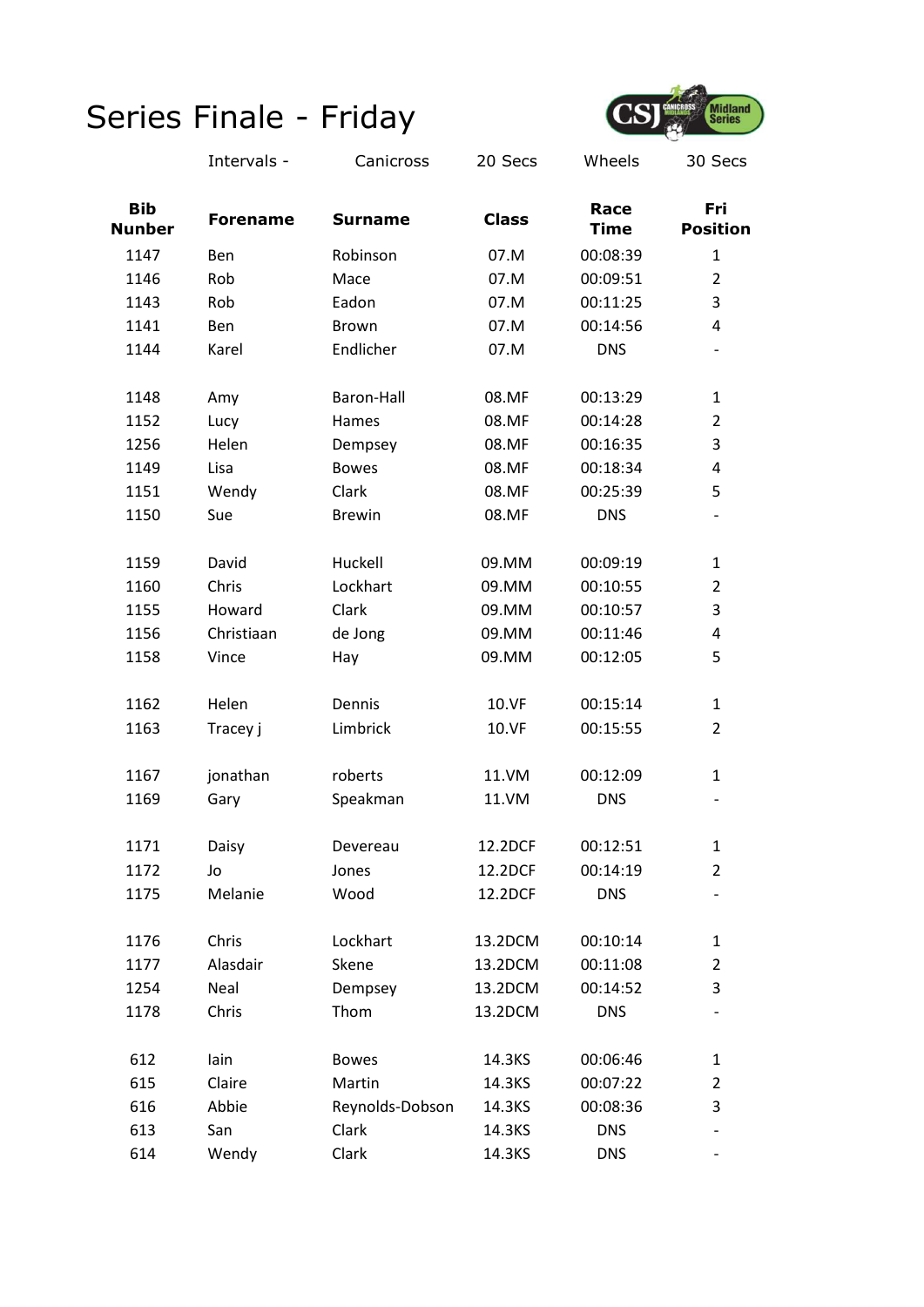

|                             | Intervals -     | Canicross      | 20 Secs      | Wheels              | 30 Secs                  |
|-----------------------------|-----------------|----------------|--------------|---------------------|--------------------------|
| <b>Bib</b><br><b>Nunber</b> | <b>Forename</b> | <b>Surname</b> | <b>Class</b> | Race<br><b>Time</b> | Fri<br><b>Position</b>   |
| 624                         | Colin           | Reid           | 15.3KBM      | 00:04:31            | $\mathbf{1}$             |
| 622                         | Andy            | Mott           | 15.3KBM      | 00:04:40            | $\overline{2}$           |
| 619                         | Paul            | Chandler       | 15.3KBM      | 00:04:45            | 3                        |
| 623                         | Ross            | Proctor        | 15.3KBM      | 00:04:54            | 4                        |
| 618                         | Chris           | Carter         | 15.3KBM      | 00:04:54            | 5                        |
| 620                         | Howard          | Clark          | 15.3KBM      | 00:05:06            | 6                        |
| 617                         | Tony            | <b>Bridge</b>  | 15.3KBM      | 00:05:16            | 7                        |
| 629                         | Wendy           | Holmes         | 16.3KBF      | 00:05:08            | $\mathbf{1}$             |
| 626                         | Bex             | Cleary         | 16.3KBF      | 00:05:11            | $\overline{2}$           |
| 630                         | Vikki           | Hubbard        | 16.3KBF      | 00:05:28            | 3                        |
| 627                         | Emma            | Duckworth      | 16.3KBF      | 00:05:51            | 4                        |
| 625                         | Anne            | Carter         | 16.3KBF      | 00:05:53            | 5                        |
| 628                         | Sally           | Harrop         | 16.3KBF      | 00:06:16            | 6                        |
| 633                         | Jo              | Wormald        | 16.3KBF      | <b>DNS</b>          | $\overline{\phantom{a}}$ |
| 632                         | Emma            | Scott          | 16.3KBF      | <b>DNS</b>          | $\overline{\phantom{a}}$ |
| 635                         | Tammie          | McNeill        | 17.3K2DB     | 00:05:04            | 1                        |
| 636                         | Louise          | Mitchell       | 17.3K2DB     | 00:05:05            | $\overline{2}$           |
| 637                         | jonathan        | roberts        | 17.3K2DB     | 00:05:26            | 3                        |
| 646                         | Simon           | Taylor         | 18.NW        | 00:05:57            | $\mathbf{1}$             |
| 645                         | Claire          | Panek          | <b>18.NW</b> | 00:06:34            | $\overline{2}$           |
| 644                         | Jacob           | Normington     | <b>18.NW</b> | 00:06:56            | 3                        |
| 643                         | Andrea          | Normington     | 18.NW        | 00:08:22            | 4                        |
| 642                         | Fiona           | Godsmark       | 18.NW        | 00:08:41            | 5                        |
| 639                         | Lisa            | <b>Bowes</b>   | 18.NW        | <b>DNS</b>          |                          |
| 641                         | Jonathan        | Fletcher       | 18.NW        | <b>DNS</b>          |                          |
| 1194                        | Vickie          | Pullin         | 19.3KF       | 00:08:25            | $\mathbf{1}$             |
| 1181                        | Rebecca         | <b>Brown</b>   | 19.3KF       | 00:08:41            | $\overline{2}$           |
| 1190                        | Claire          | Martin         | 19.3KF       | 00:08:45            | 3                        |
| 1187                        | Maria           | Kerr           | 19.3KF       | 00:09:08            | 4                        |
| 1191                        | Annabelle       | McIntosh       | 19.3KF       | 00:10:13            | 5                        |
| 1189                        | Hannah          | Lyon           | 19.3KF       | 00:11:49            | 6                        |
| 1182                        | Angela          | <b>Buckley</b> | 19.3KF       | 00:11:56            | 7                        |
| 1195                        | <b>Becky</b>    | Roberts        | 19.3KF       | <b>DNS</b>          |                          |
| 1196                        | Emma            | Scott          | 19.3KF       | <b>DNS</b>          |                          |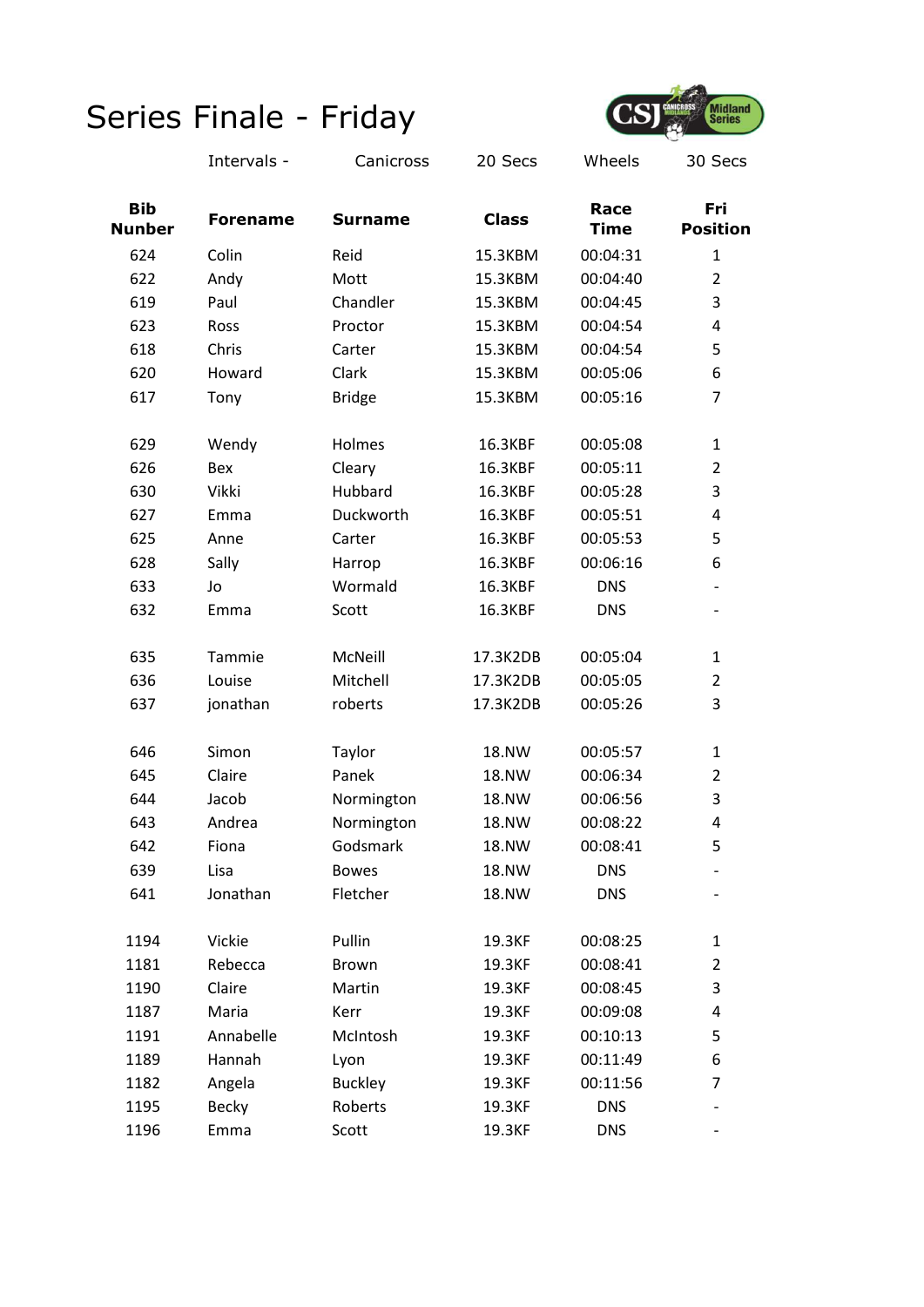

|                             | Intervals -     | Canicross      | 20 Secs      | Wheels              | 30 Secs                  |
|-----------------------------|-----------------|----------------|--------------|---------------------|--------------------------|
| <b>Bib</b><br><b>Nunber</b> | <b>Forename</b> | <b>Surname</b> | <b>Class</b> | Race<br><b>Time</b> | Fri<br><b>Position</b>   |
| 1205                        | Ben             | Robinson       | 20.3KM       | 00:05:44            | $\mathbf{1}$             |
| 1202                        | Rob             | Mace           | 20.3KM       | 00:06:20            | $\overline{2}$           |
| 1206                        | Darren          | Wright         | 20.3KM       | 00:07:03            | 3                        |
| 1197                        | Luke            | Bedwell        | 20.3KM       | 00:07:04            | 4                        |
| 1204                        | David           | Reddington     | 20.3KM       | 00:07:31            | 5                        |
| 1200                        | Jonathan        | Fletcher       | 20.3KM       | <b>DNS</b>          |                          |
| 1207                        | Helen           | Boyd           | 21.2D3KF     | 00:09:13            | $\mathbf{1}$             |
| 1209                        | Sally           | Harrop         | 21.2D3KF     | 00:10:53            | $\overline{2}$           |
| 1255                        | Helen           | Dempsey        | 21.2D3KF     | 00:10:59            | 3                        |
| 1213                        | Jo              | Wormald        | 21.2D3KF     | <b>DNS</b>          | $\overline{\phantom{a}}$ |
| 1253                        | Neal            | Dempsey        | 22.2D3KM     | 00:09:52            | $\mathbf{1}$             |
| 1216                        | Jon             | Cocking        | 23.NC        | 00:07:46            | $\mathbf{1}$             |
| 1220                        | Phil            | Hames          | 23.NC        | 00:07:57            | $\overline{2}$           |
| 1218                        | Kinga           | Czekala        | 23.NC        | 00:09:04            | 3                        |
| 1223                        | Mitch           | Rickson        | 23.NC        | 00:09:59            | 4                        |
| 1219                        | Alicia          | Daws           | 23.NC        | <b>DNS</b>          | $\overline{\phantom{a}}$ |
| 1227                        | Amy             | Wilkinson      | 23.NC        | <b>DNS</b>          | -                        |
| 1225                        | Suzanne         | Starsmore      | 23.NC        | <b>DNS</b>          | $\overline{\phantom{a}}$ |
| 1228                        | Tabitha         | Workman        | 23.NC        | <b>DNS</b>          | $\overline{\phantom{a}}$ |
| 1257                        | Luanne          | Gibbs          | 23.NC        | <b>DNS</b>          | $\overline{\phantom{a}}$ |
| 1232                        | Jonathan        | Ingram         | 24.13-16     | 00:08:05            | $\mathbf{1}$             |
| 1229                        | Natasha         | Hames          | 24.13-16     | 00:10:40            | $\overline{2}$           |
| 1234                        | Taylor          | Lyon           | 25.08-12F    | 00:08:10            | $\mathbf{1}$             |
| 1233                        | Holly           | Dickinson      | 25.08-12F    | 00:12:59            | $\overline{2}$           |
| 1235                        | Oscar           | Bedwell        | 26.08-12M    | 00:08:22            | $\mathbf{1}$             |
| 1237                        | Finlay          | skene          | 26.08-12M    | 00:09:27            | $\overline{2}$           |
| 1236                        | Ben             | Lewington      | 26.08-12M    | 00:10:53            | 3                        |
| 1241                        | Amelia          | Robinson       | 27.U8        | 00:01:29            | $\mathbf{1}$             |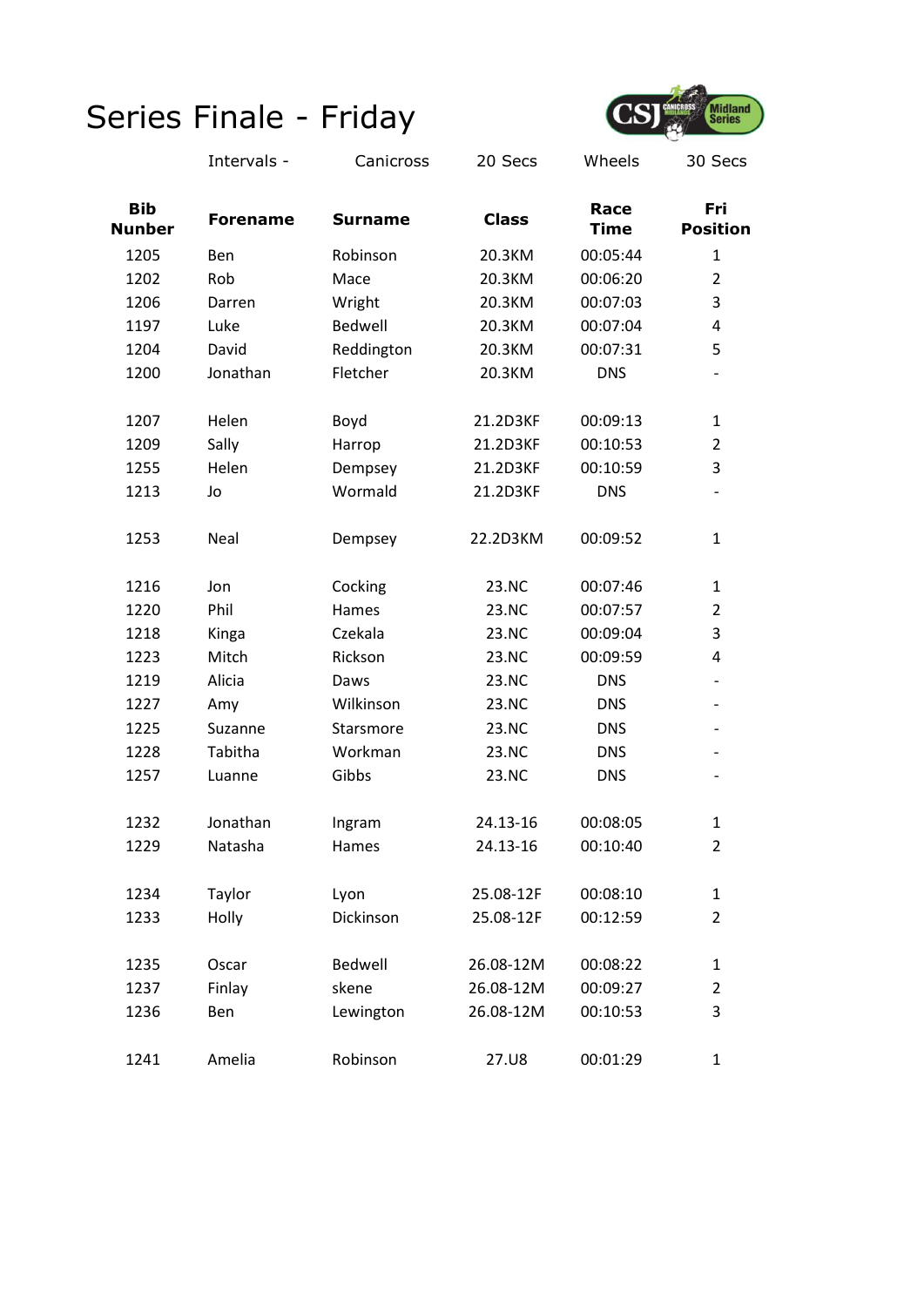

|                             | Intervals -     | Canicross       | 20 Secs      | Wheels       | 30 Secs                      |
|-----------------------------|-----------------|-----------------|--------------|--------------|------------------------------|
| <b>Bib</b><br><b>Nunber</b> | <b>Forename</b> | <b>Surname</b>  | <b>Class</b> | Race<br>Time | Fri<br><b>Position</b>       |
| 1252                        | Darren          | Wright          | 28.0&B       | 00:07:14     | 1                            |
| 1247                        | Abbie           | Reynolds-Dobson | 28.0&B       | 00:11:31     | $\overline{2}$               |
| 1242                        | beccy           | bamber          | 28.0&B       | <b>DNS</b>   | $\qquad \qquad \blacksquare$ |
| 1249                        | Tracey          | Seal            | 28.0&B       | <b>DNS</b>   | $\overline{\phantom{a}}$     |
| 1245                        | Emma            | Duckworth       | 28.0&B       | <b>DNS</b>   | $\qquad \qquad \blacksquare$ |
| 1243                        | Tony            | <b>Bridge</b>   | 28.0&B       | <b>DNS</b>   |                              |
| 1251                        | Jo              | Wormald         | 28.0&B       | <b>DNS</b>   |                              |
| 1250                        | Chris           | Thom            | 28.0&B       | <b>DNS</b>   |                              |
| 647                         | Hana            | Pánek           | 29.JW        | 00:05:48     | $\mathbf{1}$                 |
| 638                         | Jonathan        | Ingram          | 29.JW        | 00:06:10     | $\overline{2}$               |
| 649                         | <b>Keris</b>    | Reynolds-Dobson | 29.JW        | 00:06:25     | 3                            |
| 648                         | Josef           | Pánek           | 29.JW        | 00:07:40     | 4                            |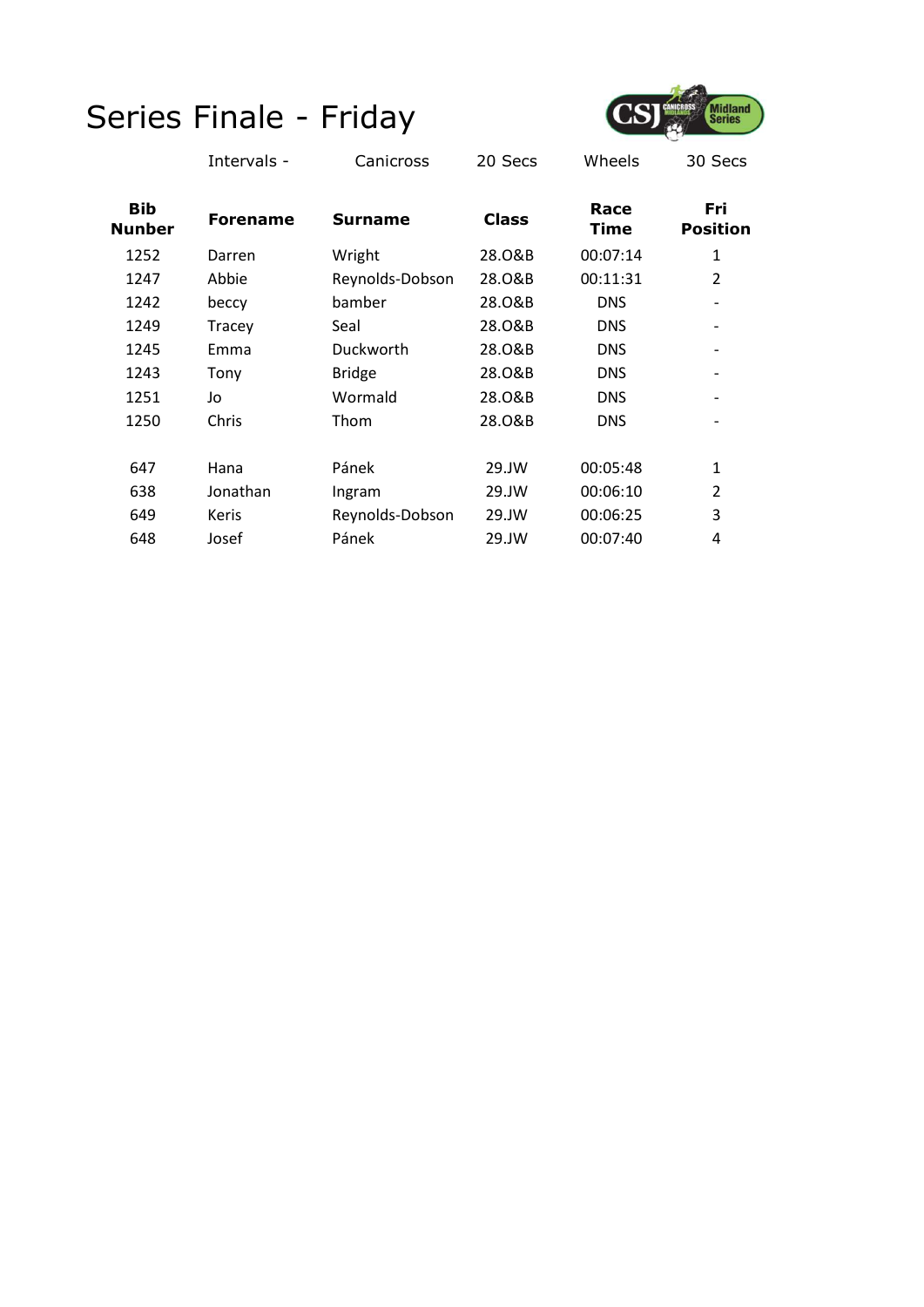

|                             | Intervals -     | Canicross      | 20 Secs      | Wheels              | 30 Secs                |
|-----------------------------|-----------------|----------------|--------------|---------------------|------------------------|
| <b>Bib</b><br><b>Nunber</b> | <b>Forename</b> | <b>Surname</b> | <b>Class</b> | Race<br><b>Time</b> | Sat<br><b>Position</b> |
| 592                         | Vickie          | Pullin         | 01.2DB       | 00:05:45            | $\mathbf{1}$           |
| 593                         | Alan            | Sherwin        | 01.2DB       | 00:05:55            | $\overline{2}$         |
| 557                         | Gordon          | Graham         | 01.2DB       | 00:05:56            | 3                      |
| 566                         | Ruth            | Graham         | 01.2DB       | 00:05:57            | 4                      |
| 599                         | Vickie          | Pullin         | 02.BJF       | 00:05:26            | $\mathbf{1}$           |
| 596                         | Wendy           | Holmes         | 02.BJF       | 00:05:49            | $\overline{2}$         |
| 598                         | Louise          | Mitchell       | 02.BJF       | 00:06:10            | 3                      |
| 600                         | Natasha         | Susnik         | 02.BJF       | 00:06:20            | 4                      |
| 594                         | Bex             | Cleary         | 02.BJF       | 00:06:46            | 5                      |
| 601                         | Tina            | Usherwood      | 02.BJF       | 00:07:15            | 6                      |
| 602                         | Paul            | Chandler       | 03.BJM       | 00:05:47            | $\mathbf{1}$           |
| 604                         | Ross            | Proctor        | 03.BJM       | 00:06:07            | $\overline{2}$         |
| 606                         | Alan            | Sherwin        | 03.BJM       | 00:06:08            | 3                      |
| 605                         | Colin           | Reid           | 03.BJM       | 00:06:12            | 4                      |
| 603                         | Roger           | Eadon          | 03.BJM       | 00:06:26            | 5                      |
| 609                         | Vickie          | Pullin         | 04.SF        | 00:05:56            | $\mathbf{1}$           |
| 608                         | San             | Clark          | 04.SF        | 00:06:11            | $\overline{2}$         |
| 607                         | Kira            | <b>Bowes</b>   | 04.SF        | 00:09:41            | 3                      |
| 610                         | Jo              | Wormald        | 04.SF        | 00:15:48            | 4                      |
| 611                         | james           | lewington      | 05.SM        | 00:05:56            | $\mathbf{1}$           |
| 1136                        | Louise          | Mitchell       | 06.F         | 00:08:02            | $\mathbf{1}$           |
| 1135                        | Lucy            | Matthews       | 06.F         | 00:08:16            | $\overline{2}$         |
| 1078                        | Vikki           | Hubbard        | 06.F         | 00:08:24            | 3                      |
| 1104                        | Mari            | Laidlaw        | 06.F         | 00:08:35            | 4                      |
| 1067                        | Emily           | Gelipter       | 06.F         | 00:10:10            | 5                      |
| 1258                        | Philly          | Robinson       | 06.F         | 00:10:27            | 6                      |
| 1138                        | Natasha         | Susnik         | 06.F         | 00:10:33            | 7                      |
| 1137                        | ceri            | stewart        | 06.F         | 00:10:34            | 8                      |
| 1140                        | Rachel          | Wilson         | 06.F         | 00:11:22            | 9                      |
| 1066                        | Non             | <b>Davies</b>  | 06.F         | 00:12:43            | 10                     |
| 1116                        | Georgie         | Lambert        | 06.F         | 00:12:58            | 11                     |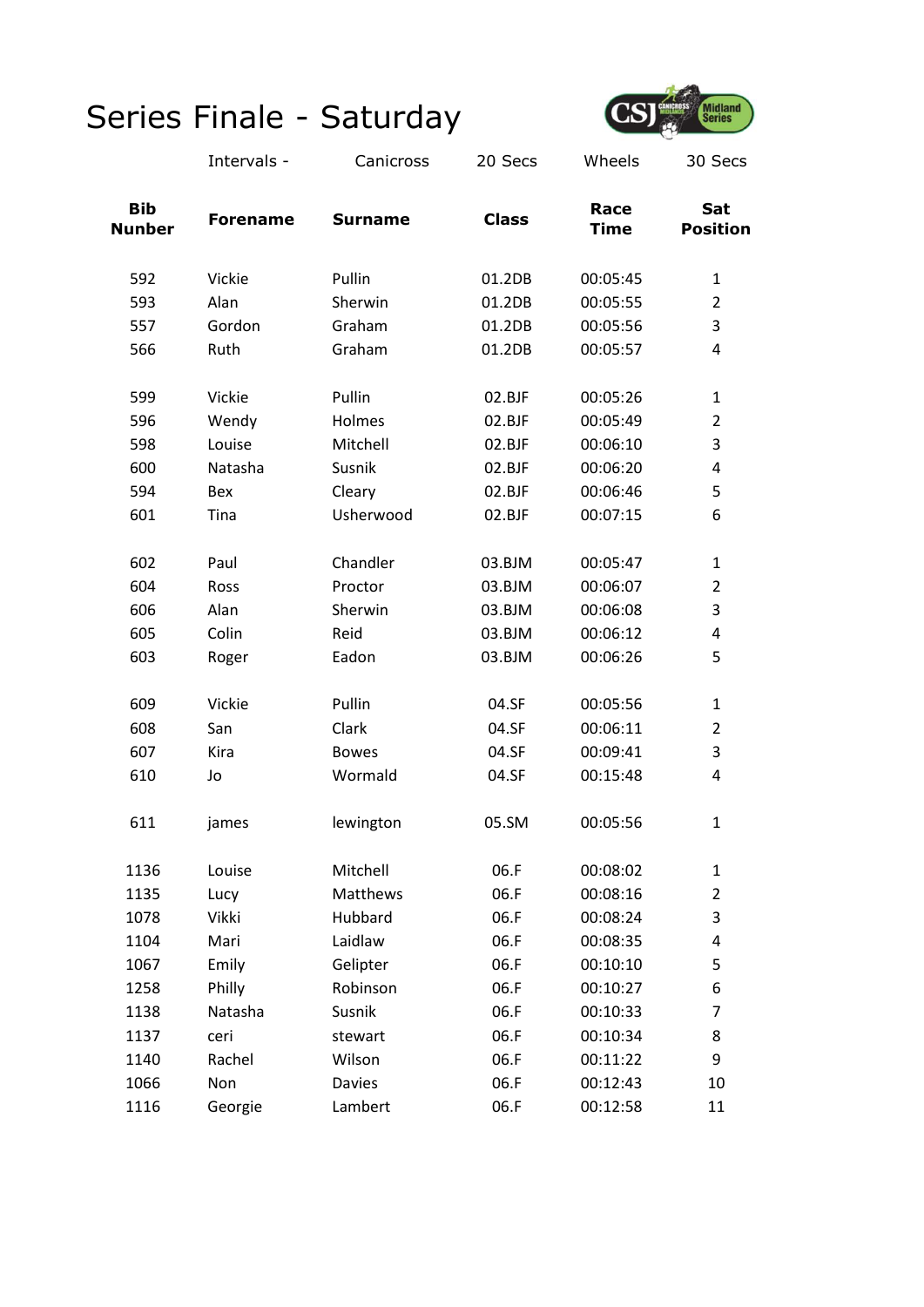

|                             | Intervals -     | Canicross         | 20 Secs      | Wheels              | 30 Secs                |
|-----------------------------|-----------------|-------------------|--------------|---------------------|------------------------|
| <b>Bib</b><br><b>Nunber</b> | <b>Forename</b> | <b>Surname</b>    | <b>Class</b> | Race<br><b>Time</b> | Sat<br><b>Position</b> |
| 1147                        | Ben             | Robinson          | 07.M         | 00:07:43            | $\mathbf{1}$           |
| 1146                        | Rob             | Mace              | 07.M         | 00:09:42            | $\overline{2}$         |
| 1143                        | Rob             | Eadon             | 07.M         | 00:10:34            | 3                      |
| 1141                        | Ben             | <b>Brown</b>      | 07.M         | 00:13:08            | 4                      |
| 1148                        | Amy             | <b>Baron-Hall</b> | 08.MF        | 00:12:52            | $\mathbf{1}$           |
| 1152                        | Lucy            | Hames             | 08.MF        | 00:16:47            | $\overline{2}$         |
| 1149                        | Lisa            | <b>Bowes</b>      | 08.MF        | 00:17:24            | 3                      |
| 1256                        | Helen           | Dempsey           | 08.MF        | 00:18:00            | 4                      |
| 1151                        | Wendy           | Clark             | 08.MF        | 00:27:20            | 5                      |
| 1159                        | David           | Huckell           | 09.MM        | 00:08:14            | 1                      |
| 1155                        | Howard          | Clark             | 09.MM        | 00:08:29            | $\overline{2}$         |
| 1160                        | Chris           | Lockhart          | 09.MM        | 00:08:49            | 3                      |
| 1156                        | Christiaan      | de Jong           | 09.MM        | 00:10:36            | 4                      |
| 1158                        | Vince           | Hay               | 09.MM        | 00:11:02            | 5                      |
| 1164                        | Karen           | Timothy           | 10.VF        | 00:11:52            | $\mathbf{1}$           |
| 1161                        | Tanya           | Cook              | 10.VF        | 00:13:15            | $\overline{2}$         |
| 1167                        | jonathan        | roberts           | 11.VM        | 00:10:37            | 1                      |
| 1170                        | naomi           | cook              | 12.2DCF      | 00:09:37            | $\mathbf{1}$           |
| 1173                        | Sarah           | Murdoch           | 12.2DCF      | 00:10:06            | $\overline{2}$         |
| 1171                        | Daisy           | Devereau          | 12.2DCF      | 00:10:29            | 3                      |
| 1172                        | Jo              | Jones             | 12.2DCF      | 00:12:07            | 4                      |
| 1177                        | Alasdair        | Skene             | 13.2DCM      | 00:09:21            | $\mathbf{1}$           |
| 1176                        | Chris           | Lockhart          | 13.2DCM      | 00:09:30            | $\overline{2}$         |
| 1254                        | Neal            | Dempsey           | 13.2DCM      | 00:13:01            | 3                      |
| 613                         | San             | Clark             | 14.3KS       | 00:04:08            | $\mathbf{1}$           |
| 615                         | Claire          | Martin            | 14.3KS       | 00:04:35            | $\overline{2}$         |
| 612                         | lain            | <b>Bowes</b>      | 14.3KS       | 00:05:00            | 3                      |
| 616                         | Abbie           | Reynolds-Dobson   | 14.3KS       | 00:06:41            | 4                      |
| 614                         | Wendy           | Clark             | 14.3KS       | 00:12:45            | 5                      |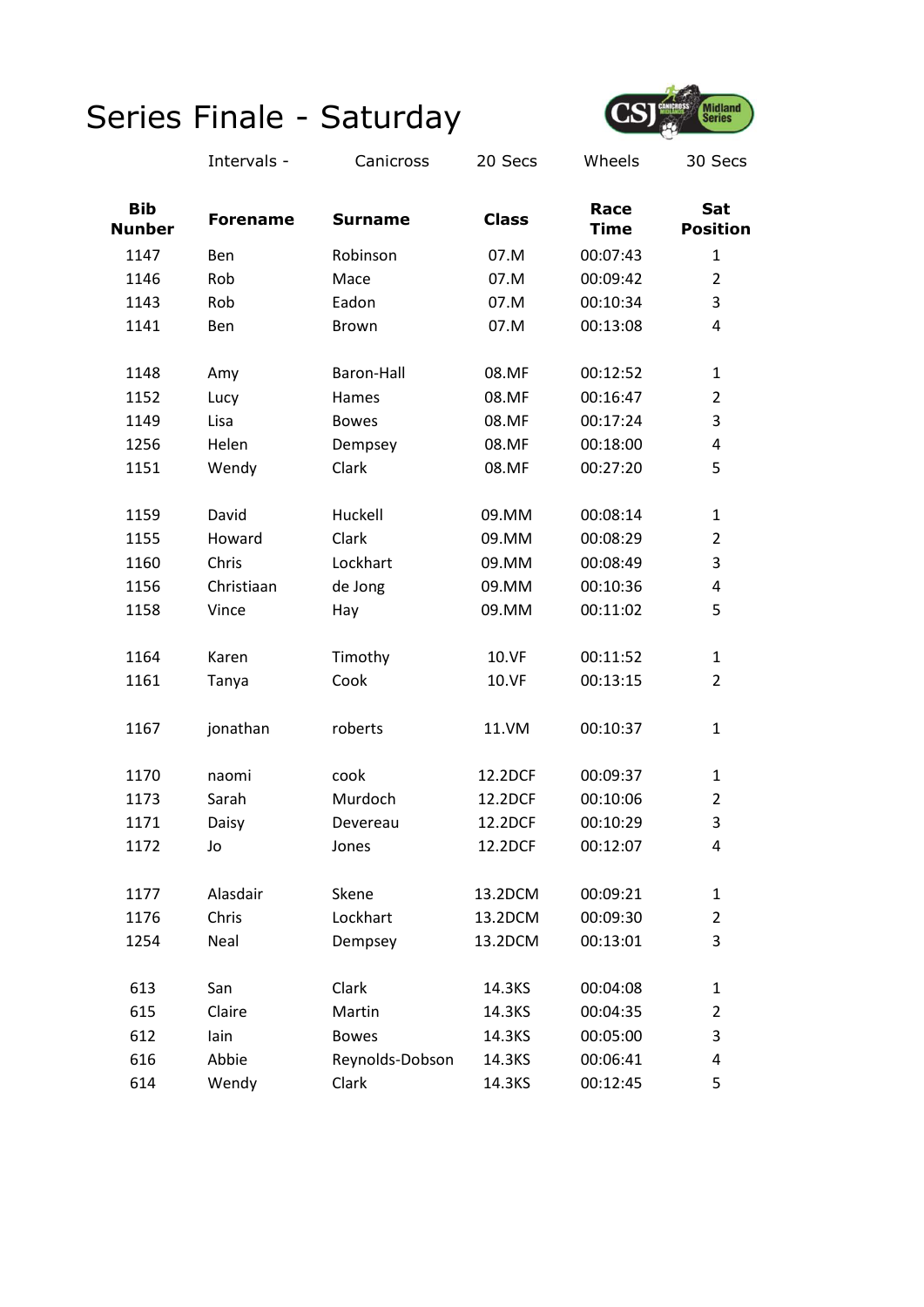

|                             | Intervals -     | Canicross      | 20 Secs      | Wheels              | 30 Secs                  |
|-----------------------------|-----------------|----------------|--------------|---------------------|--------------------------|
| <b>Bib</b><br><b>Nunber</b> | <b>Forename</b> | <b>Surname</b> | <b>Class</b> | Race<br><b>Time</b> | Sat<br><b>Position</b>   |
| 619                         | Paul            | Chandler       | 15.3KBM      | 00:03:52            | $\mathbf{1}$             |
| 622                         | Andy            | Mott           | 15.3KBM      | 00:03:53            | $\overline{2}$           |
| 624                         | Colin           | Reid           | 15.3KBM      | 00:03:54            | 3                        |
| 623                         | Ross            | Proctor        | 15.3KBM      | 00:04:02            | 4                        |
| 618                         | Chris           | Carter         | 15.3KBM      | 00:04:10            | 5                        |
| 621                         | Ashley          | Morris         | 15.3KBM      | 00:04:32            | 6                        |
| 617                         | Tony            | <b>Bridge</b>  | 15.3KBM      | 00:05:34            | 7                        |
| 620                         | Howard          | Clark          | 15.3KBM      | 00:05:39            | 8                        |
| 630                         | Vikki           | Hubbard        | 16.3KBF      | 00:04:21            | $\mathbf{1}$             |
| 627                         | Emma            | Duckworth      | 16.3KBF      | 00:04:29            | $\overline{2}$           |
| 625                         | Anne            | Carter         | 16.3KBF      | 00:04:31            | 3                        |
| 629                         | Wendy           | Holmes         | 16.3KBF      | 00:04:34            | 4                        |
| 628                         | Sally           | Harrop         | 16.3KBF      | 00:04:48            | 5                        |
| 632                         | Emma            | Scott          | 16.3KBF      | 00:04:55            | 6                        |
| 633                         | Jo              | Wormald        | 16.3KBF      | 00:08:02            | $\overline{7}$           |
| 636                         | Louise          | Mitchell       | 17.3K2DB     | 00:04:34            | 1                        |
| 635                         | Tammie          | McNeill        | 17.3K2DB     | 00:04:46            | $\overline{2}$           |
| 637                         | jonathan        | roberts        | 17.3K2DB     | 00:06:40            | 3                        |
| 645                         | Claire          | Panek          | <b>18.NW</b> | 00:04:43            | 1                        |
| 642                         | Fiona           | Godsmark       | <b>18.NW</b> | 00:06:13            | $\overline{2}$           |
| 639                         | Lisa            | <b>Bowes</b>   | 18.NW        | 00:06:42            | 3                        |
| 640                         | Kinga           | Czekala        | 18.NW        | 00:07:37            | 4                        |
| 646                         | Simon           | Taylor         | 18.NW        | 00:09:08            | 5                        |
| 1185                        | Alice           | Holly          | 19.3KF       | 00:07:45            | $\mathbf{1}$             |
| 1179                        | Emma            | <b>Bailey</b>  | 19.3KF       | 00:07:59            | $\overline{2}$           |
| 1194                        | Vickie          | Pullin         | 19.3KF       | 00:08:11            | 3                        |
| 1195                        | <b>Becky</b>    | Roberts        | 19.3KF       | 00:08:17            | 4                        |
| 1181                        | Rebecca         | <b>Brown</b>   | 19.3KF       | 00:08:20            | 5                        |
| 1190                        | Claire          | Martin         | 19.3KF       | 00:08:35            | 6                        |
| 1187                        | Maria           | Kerr           | 19.3KF       | 00:08:38            | $\overline{7}$           |
| 1184                        | Beverley        | Hancock        | 19.3KF       | 00:08:40            | 8                        |
| 1196                        | Emma            | Scott          | 19.3KF       | 00:08:44            | 9                        |
| 1193                        | Jane            | Phinn          | 19.3KF       | 00:08:52            | 10                       |
| 1191                        | Annabelle       | McIntosh       | 19.3KF       | 00:10:07            | 11                       |
| 1182                        | Angela          | <b>Buckley</b> | 19.3KF       | 00:11:56            | 12                       |
| 1180                        | <b>BECCY</b>    | <b>BAMBER</b>  | 19.3KF       | <b>DNS</b>          | $\overline{\phantom{a}}$ |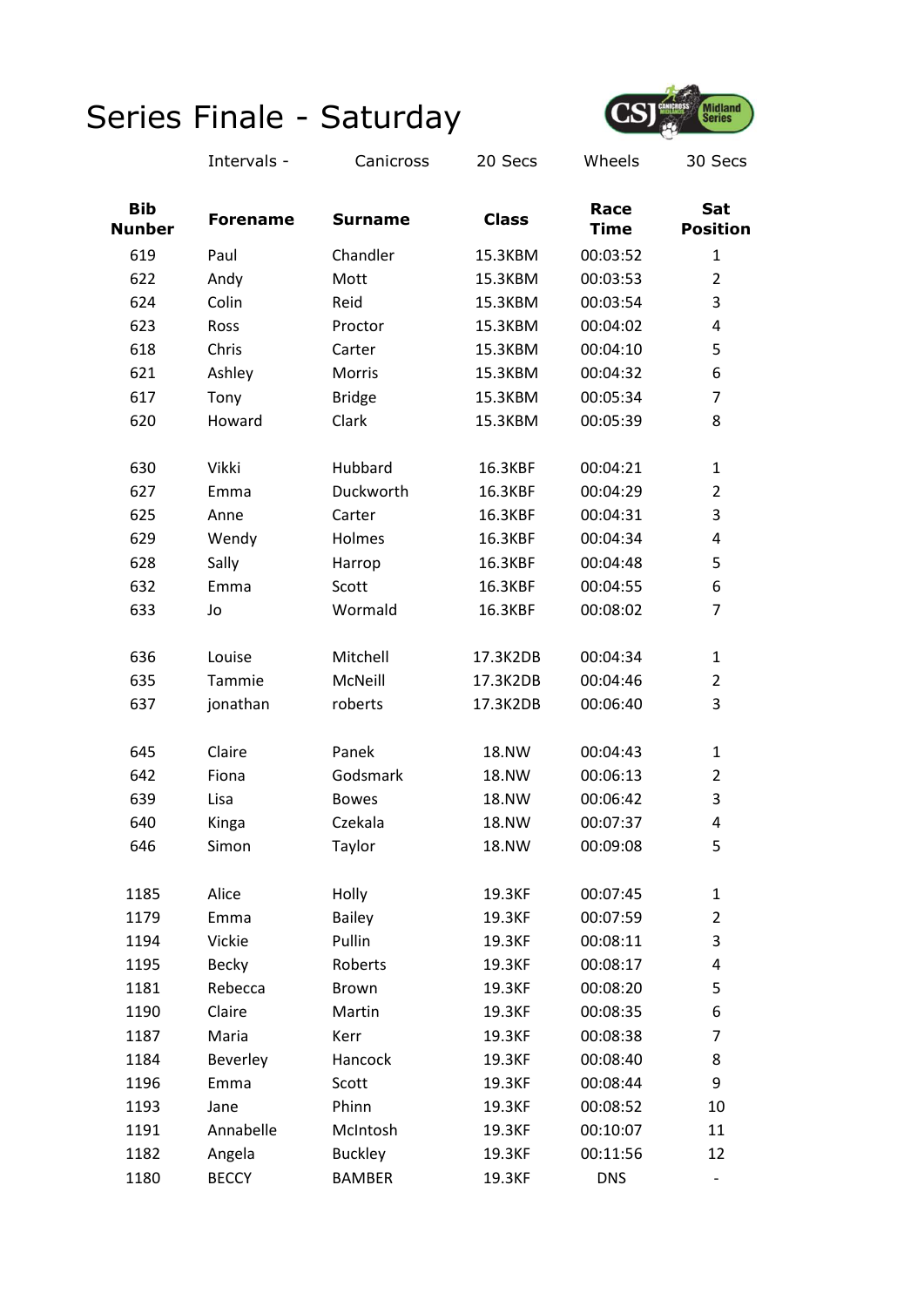

|                             | Intervals -     | Canicross      | 20 Secs      | Wheels              | 30 Secs                  |
|-----------------------------|-----------------|----------------|--------------|---------------------|--------------------------|
| <b>Bib</b><br><b>Nunber</b> | <b>Forename</b> | <b>Surname</b> | <b>Class</b> | Race<br><b>Time</b> | Sat<br><b>Position</b>   |
| 1202                        | Rob             | Mace           | 20.3KM       | 00:06:21            | $\mathbf{1}$             |
| 1197                        | Luke            | Bedwell        | 20.3KM       | 00:06:22            | $\overline{2}$           |
| 1206                        | Darren          | Wright         | 20.3KM       | 00:06:43            | 3                        |
| 1198                        | Will            | Eadon          | 20.3KM       | 00:07:04            | 4                        |
| 1204                        | David           | Reddington     | 20.3KM       | 00:07:08            | 5                        |
| 1186                        | simon           | Howell         | 20.3KM       | 00:09:12            | 6                        |
| 1205                        | Ben             | Robinson       | 20.3KM       | <b>DNS</b>          | $\overline{\phantom{a}}$ |
| 1208                        | naomi           | cook           | 21.2D3KF     | 00:08:06            | 1                        |
| 1211                        | Sarah           | Murdoch        | 21.2D3KF     | 00:08:17            | $\overline{2}$           |
| 1207                        | Helen           | Boyd           | 21.2D3KF     | 00:08:39            | 3                        |
| 1255                        | Helen           | Dempsey        | 21.2D3KF     | 00:10:46            | 4                        |
| 1209                        | Sally           | Harrop         | 21.2D3KF     | 00:10:52            | 5                        |
| 1210                        | Hannah          | Lyon           | 21.2D3KF     | 00:11:29            | 6                        |
| 1213                        | Jo              | Wormald        | 21.2D3KF     | 00:13:56            | $\overline{7}$           |
| 1214                        | Josh            | Pocklington    | 22.2D3KM     | 00:07:03            | $\mathbf{1}$             |
| 1253                        | Neal            | Dempsey        | 22.2D3KM     | 00:09:56            | $\overline{2}$           |
| 1216                        | Jon             | Cocking        | 23.NC        | 00:07:44            | $\mathbf{1}$             |
| 1218                        | Kinga           | Czekala        | 23.NC        | 00:09:19            | $\overline{2}$           |
| 1228                        | Tabitha         | Workman        | 23.NC        | 00:11:50            | 3                        |
| 1220                        | Phil            | Hames          | 23.NC        | <b>DNS</b>          | $\overline{\phantom{a}}$ |
| 1232                        | Jonathan        | Ingram         | 24.13-16     | 00:05:45            | $\mathbf{1}$             |
| 1230                        | Ella            | Hancock        | 24.13-16     | 00:06:29            | $\overline{2}$           |
| 1231                        | Amy             | Howell         | 24.13-16     | 00:06:56            | 3                        |
| 1229                        | Natasha         | Hames          | 24.13-16     | 00:10:43            | 4                        |
| 1234                        | Taylor          | Lyon           | 25.08-12F    | 00:08:00            | $\mathbf{1}$             |
| 1233                        | Holly           | Dickinson      | 25.08-12F    | 00:14:34            | $\overline{2}$           |
| 1235                        | Oscar           | Bedwell        | 26.08-12M    | 00:08:09            | $\mathbf{1}$             |
| 1237                        | Finlay          | skene          | 26.08-12M    | 00:09:01            | $\overline{2}$           |
| 1236                        | Ben             | Lewington      | 26.08-12M    | 00:11:08            | 3                        |
| 1239                        | Alfie           | French         | 27.U8        | 00:00:55            | $\mathbf{1}$             |
| 1238                        | Rhogan          | Cockram        | 27.U8        | 00:01:11            | $\overline{2}$           |
| 1240                        | Maisie          | French         | 27.U8        | 00:01:11            | 3                        |
| 1241                        | Amelia          | Robinson       | 27.U8        | 00:01:20            | 4                        |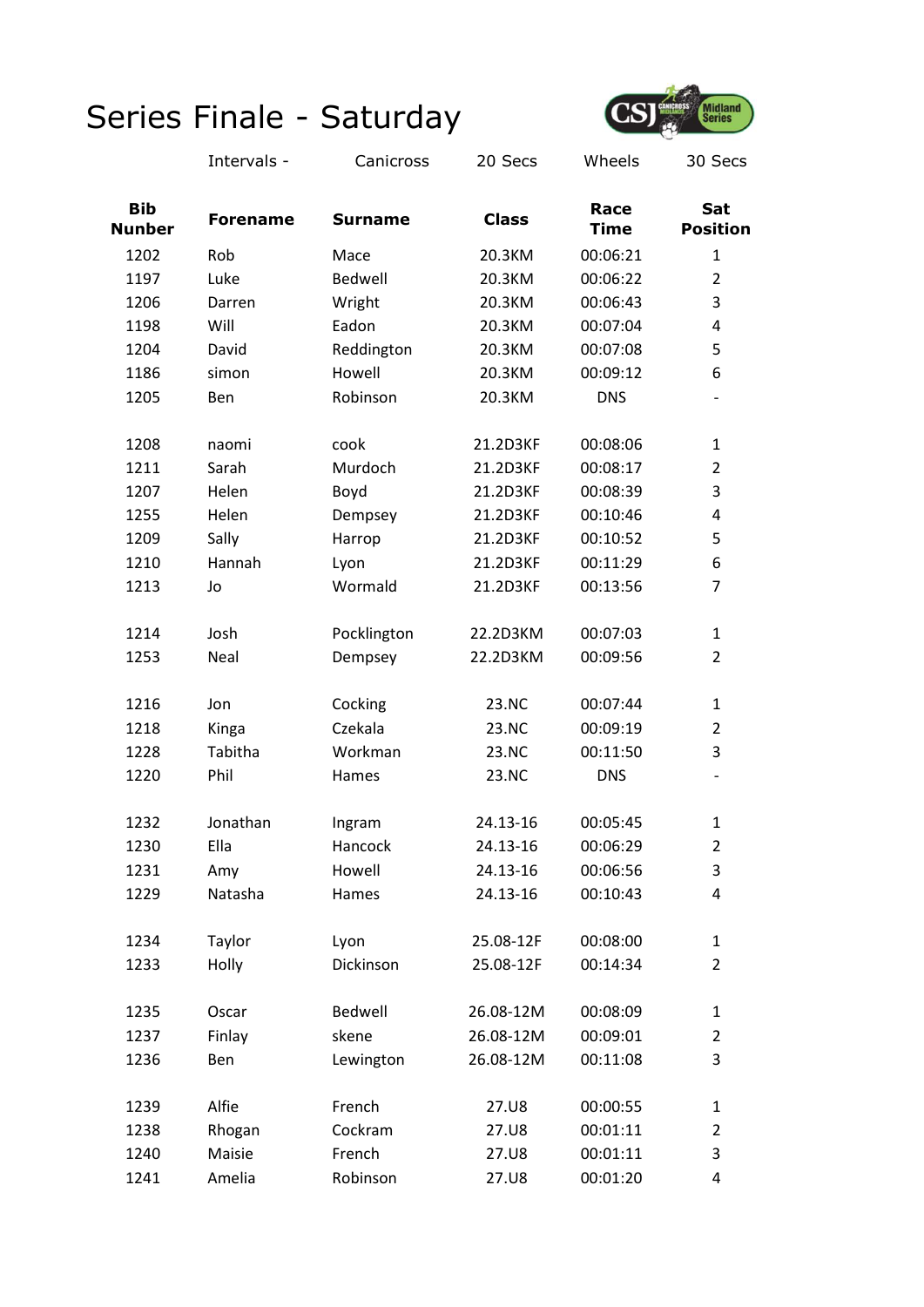

|                             | Intervals -     | Canicross       | 20 Secs      | Wheels              | 30 Secs                      |
|-----------------------------|-----------------|-----------------|--------------|---------------------|------------------------------|
| <b>Bib</b><br><b>Nunber</b> | <b>Forename</b> | <b>Surname</b>  | <b>Class</b> | Race<br><b>Time</b> | Sat<br><b>Position</b>       |
| 1252                        | Darren          | Wright          | 28.0&B       | 00:07:24            | 1                            |
| 1244                        | Michael         | Cockram         | 28.0&B       | 00:07:52            | $\overline{2}$               |
| 1247                        | Abbie           | Reynolds-Dobson | 28.0&B       | 00:11:40            | 3                            |
| 1251                        | Jo              | Wormald         | 28.0&B       | 00:15:43            | 4                            |
| 1243                        | Tony            | <b>Bridge</b>   | 28.0&B       | <b>DNS</b>          | $\qquad \qquad \blacksquare$ |
| 1242                        | beccy           | bamber          | 28.0&B       | <b>DNS</b>          |                              |
| 1245                        | Emma            | Duckworth       | 28.0&B       | <b>DNS</b>          | $\qquad \qquad \blacksquare$ |
| 1250                        | Chris           | Thom            | 28.0&B       | <b>DNS</b>          |                              |
| 648                         | Josef           | Pánek           | 29.JW        | 00:04:40            | $\mathbf{1}$                 |
| 647                         | Hana            | Pánek           | 29.JW        | 00:04:45            | $\overline{2}$               |
| 649                         | <b>Keris</b>    | Reynolds-Dobson | 29.JW        | 00:04:53            | 3                            |
| 638                         | Jonathan        | Ingram          | 29.JW        | <b>DNS</b>          |                              |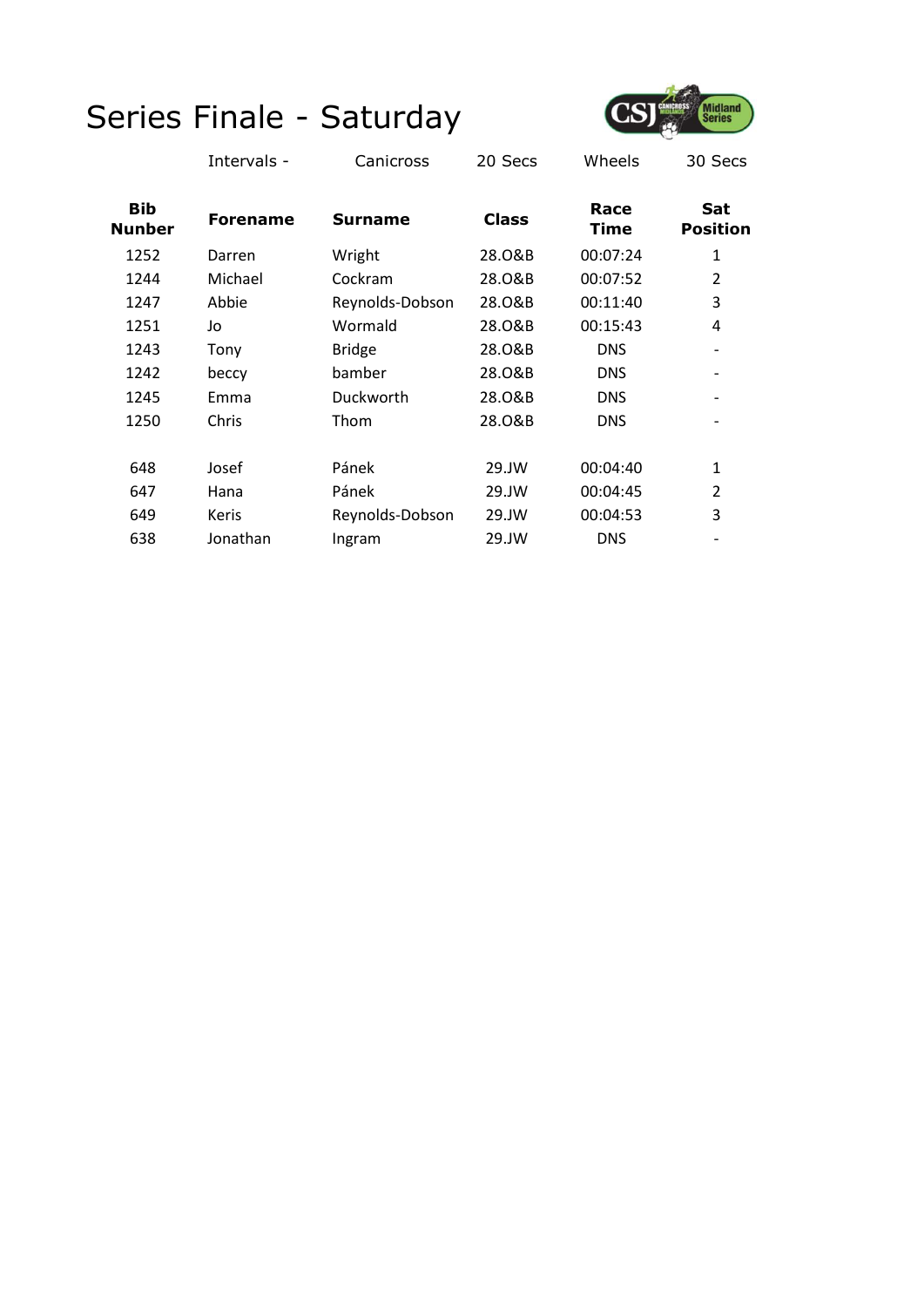

|                             | Intervals -     | Canicross      | 20 Secs      | Wheels              | 30 Secs                |
|-----------------------------|-----------------|----------------|--------------|---------------------|------------------------|
| <b>Bib</b><br><b>Nunber</b> | <b>Forename</b> | <b>Surname</b> | <b>Class</b> | Race<br><b>Time</b> | Sun<br><b>Position</b> |
| 592                         | Vickie          | Pullin         | 01.2DB       | 00:09:36            | $\mathbf{1}$           |
| 593                         | Alan            | Sherwin        | 01.2DB       | 00:09:39            | $\overline{2}$         |
| 566                         | Ruth            | Graham         | 01.2DB       | 00:09:56            | 3                      |
| 557                         | Gordon          | Graham         | 01.2DB       | 00:10:28            | 4                      |
| 599                         | Vickie          | Pullin         | 02.BJF       | 00:09:16            | $\mathbf{1}$           |
| 596                         | Wendy           | Holmes         | 02.BJF       | 00:09:59            | $\overline{2}$         |
| 600                         | Natasha         | Susnik         | 02.BJF       | 00:10:34            | 3                      |
| 601                         | Tina            | Usherwood      | 02.BJF       | 00:10:55            | 4                      |
| 598                         | Louise          | Mitchell       | 02.BJF       | 00:11:43            | 5                      |
| 602                         | Paul            | Chandler       | 03.BJM       | 00:09:35            | 1                      |
| 605                         | Colin           | Reid           | 03.BJM       | 00:10:06            | $\overline{2}$         |
| 604                         | Ross            | Proctor        | 03.BJM       | 00:10:18            | 3                      |
| 606                         | Alan            | Sherwin        | 03.BJM       | 00:10:22            | 4                      |
| 603                         | Roger           | Eadon          | 03.BJM       | 00:11:00            | 5                      |
| 609                         | Vickie          | Pullin         | 04.SF        | 00:10:03            | 1                      |
| 608                         | San             | Clark          | 04.SF        | 00:11:17            | $\overline{2}$         |
| 607                         | Kira            | <b>Bowes</b>   | 04.SF        | 00:17:22            | 3                      |
| 610                         | Jo              | Wormald        | 04.SF        | <b>DNS</b>          |                        |
| 1136                        | Louise          | Mitchell       | 06.F         | 00:14:00            | 1                      |
| 1135                        | Lucy            | Matthews       | 06.F         | 00:14:33            | $\overline{2}$         |
| 1104                        | Mari            | Laidlaw        | 06.F         | 00:15:35            | 3                      |
| 1078                        | Vikki           | Hubbard        | 06.F         | 00:15:45            | 4                      |
| 1067                        | Emily           | Gelipter       | 06.F         | 00:17:29            | 5                      |
| 1140                        | Rachel          | Wilson         | 06.F         | 00:19:47            | 6                      |
| 1100                        | Amanda          | Kelly          | 06.F         | 00:20:05            | 7                      |
| 1137                        | ceri            | stewart        | 06.F         | 00:20:46            | 8                      |
| 1070                        | Leila           | Goss           | 06.F         | 00:21:08            | 9                      |
| 1066                        | Non             | Davies         | 06.F         | 00:23:21            | 10                     |
| 1079                        | Helen           | Johnson-Kolb   | 06.F         | 00:23:34            | 11                     |
| 1138                        | Natasha         | Susnik         | 06.F         | <b>DNS</b>          |                        |
| 1146                        | Rob             | Mace           | 07.M         | 00:16:03            | 1                      |
| 1145                        | Edward          | Johnson-Kolb   | 07.M         | 00:17:15            | $\overline{2}$         |
| 1143                        | Rob             | Eadon          | 07.M         | 00:20:24            | 3                      |
| 1141                        | Ben             | <b>Brown</b>   | 07.M         | 00:23:48            | 4                      |
| 1142                        | Alex            | Dougall        | 07.M         | <b>DNS</b>          |                        |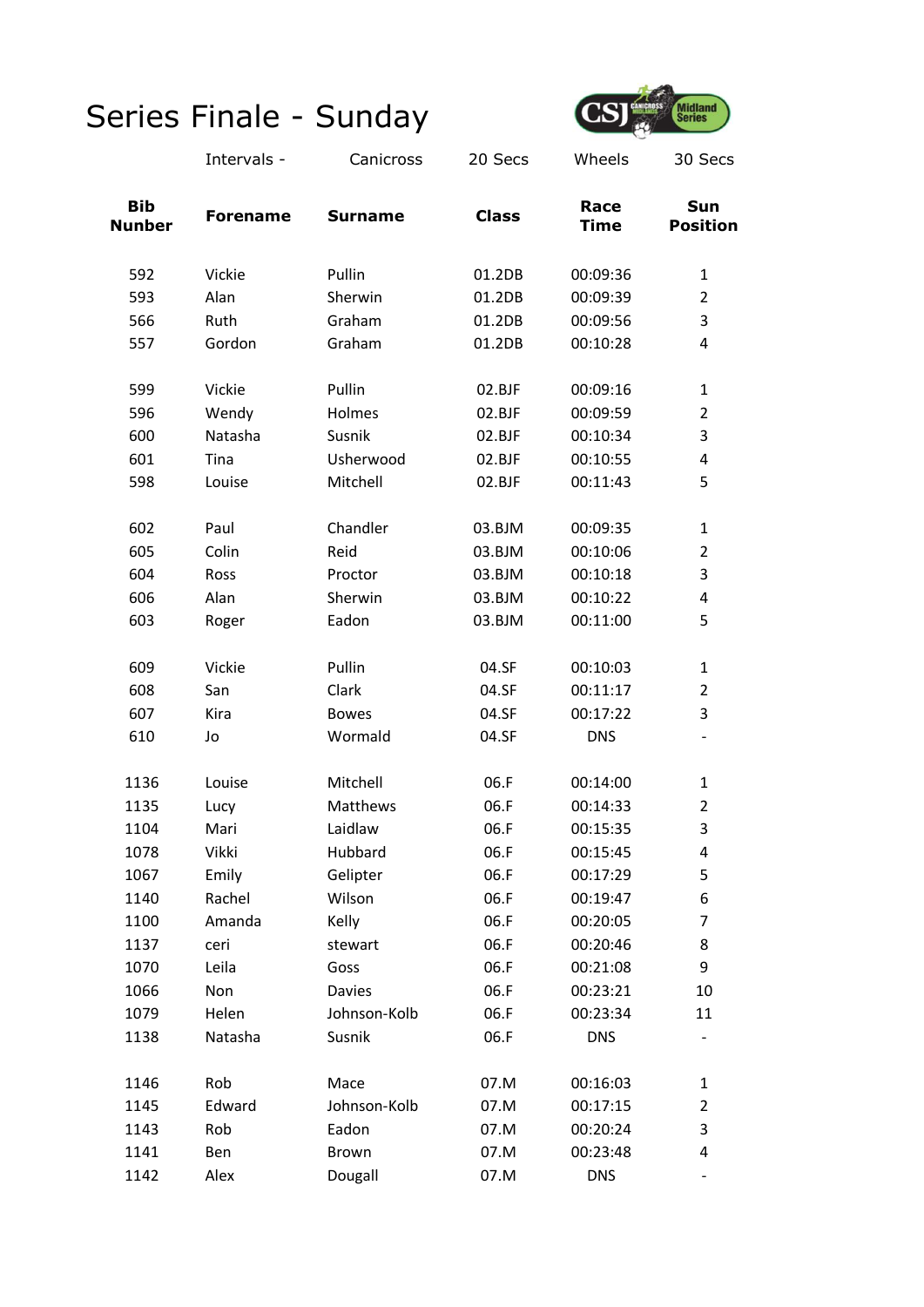

|                             | Intervals -     | Canicross       | 20 Secs      | Wheels              | 30 Secs                  |
|-----------------------------|-----------------|-----------------|--------------|---------------------|--------------------------|
| <b>Bib</b><br><b>Nunber</b> | <b>Forename</b> | <b>Surname</b>  | <b>Class</b> | Race<br><b>Time</b> | Sun<br><b>Position</b>   |
| 1148                        | Amy             | Baron-Hall      | 08.MF        | 00:18:22            | 1                        |
| 1152                        | Lucy            | Hames           | 08.MF        | 00:23:46            | $\overline{2}$           |
| 1256                        | Helen           | Dempsey         | 08.MF        | 00:27:03            | 3                        |
| 1153                        | Jo              | Reynolds        | 08.MF        | 00:30:08            | 4                        |
| 1149                        | Lisa            | <b>Bowes</b>    | 08.MF        | 00:30:19            | 5                        |
| 1151                        | Wendy           | Clark           | 08.MF        | 00:49:08            | 6                        |
| 1160                        | Chris           | Lockhart        | 09.MM        | 00:14:36            | $\mathbf{1}$             |
| 1159                        | David           | Huckell         | 09.MM        | 00:15:03            | $\overline{2}$           |
| 1155                        | Howard          | Clark           | 09.MM        | 00:15:07            | 3                        |
| 1158                        | Vince           | Hay             | 09.MM        | 00:18:12            | 4                        |
| 1156                        | Christiaan      | de Jong         | 09.MM        | 00:18:55            | 5                        |
| 1164                        | Karen           | Timothy         | 10.VF        | 00:20:53            | $\mathbf{1}$             |
| 1162                        | Helen           | Dennis          | 10.VF        | 00:23:52            | $\overline{2}$           |
| 1167                        | jonathan        | roberts         | 11.VM        | 00:18:11            | $\mathbf{1}$             |
| 1173                        | Sarah           | Murdoch         | 12.2DCF      | 00:17:19            | $\mathbf{1}$             |
| 1171                        | Daisy           | Devereau        | 12.2DCF      | 00:18:00            | $\overline{2}$           |
| 1170                        | naomi           | cook            | 12.2DCF      | 00:18:08            | 3                        |
| 1172                        | Jo              | Jones           | 12.2DCF      | 00:21:36            | 4                        |
| 1176                        | Chris           | Lockhart        | 13.2DCM      | 00:16:20            | $\mathbf{1}$             |
| 1177                        | Alasdair        | Skene           | 13.2DCM      | 00:16:41            | $\overline{2}$           |
| 1254                        | Neal            | Dempsey         | 13.2DCM      | 00:27:29            | 3                        |
| 613                         | San             | Clark           | 14.3KS       | 00:04:17            | $\mathbf{1}$             |
| 615                         | Claire          | Martin          | 14.3KS       | 00:07:35            | $\overline{2}$           |
| 612                         | lain            | <b>Bowes</b>    | 14.3KS       | 00:07:41            | 3                        |
| 616                         | Abbie           | Reynolds-Dobson | 14.3KS       | 00:09:04            | 4                        |
| 614                         | Wendy           | Clark           | 14.3KS       | <b>DNS</b>          |                          |
| 624                         | Colin           | Reid            | 15.3KBM      | 00:03:40            | 1                        |
| 622                         | Andy            | Mott            | 15.3KBM      | 00:03:49            | $\overline{2}$           |
| 621                         | Ashley          | Morris          | 15.3KBM      | 00:03:53            | 3                        |
| 618                         | Chris           | Carter          | 15.3KBM      | 00:04:13            | 4                        |
| 619                         | Paul            | Chandler        | 15.3KBM      | 00:04:44            | 5                        |
| 623                         | <b>Ross</b>     | Proctor         | 15.3KBM      | 00:05:15            | 6                        |
| 620                         | Howard          | Clark           | 15.3KBM      | 00:05:18            | 7                        |
| 617                         | Tony            | <b>Bridge</b>   | 15.3KBM      | <b>DNS</b>          | $\overline{\phantom{a}}$ |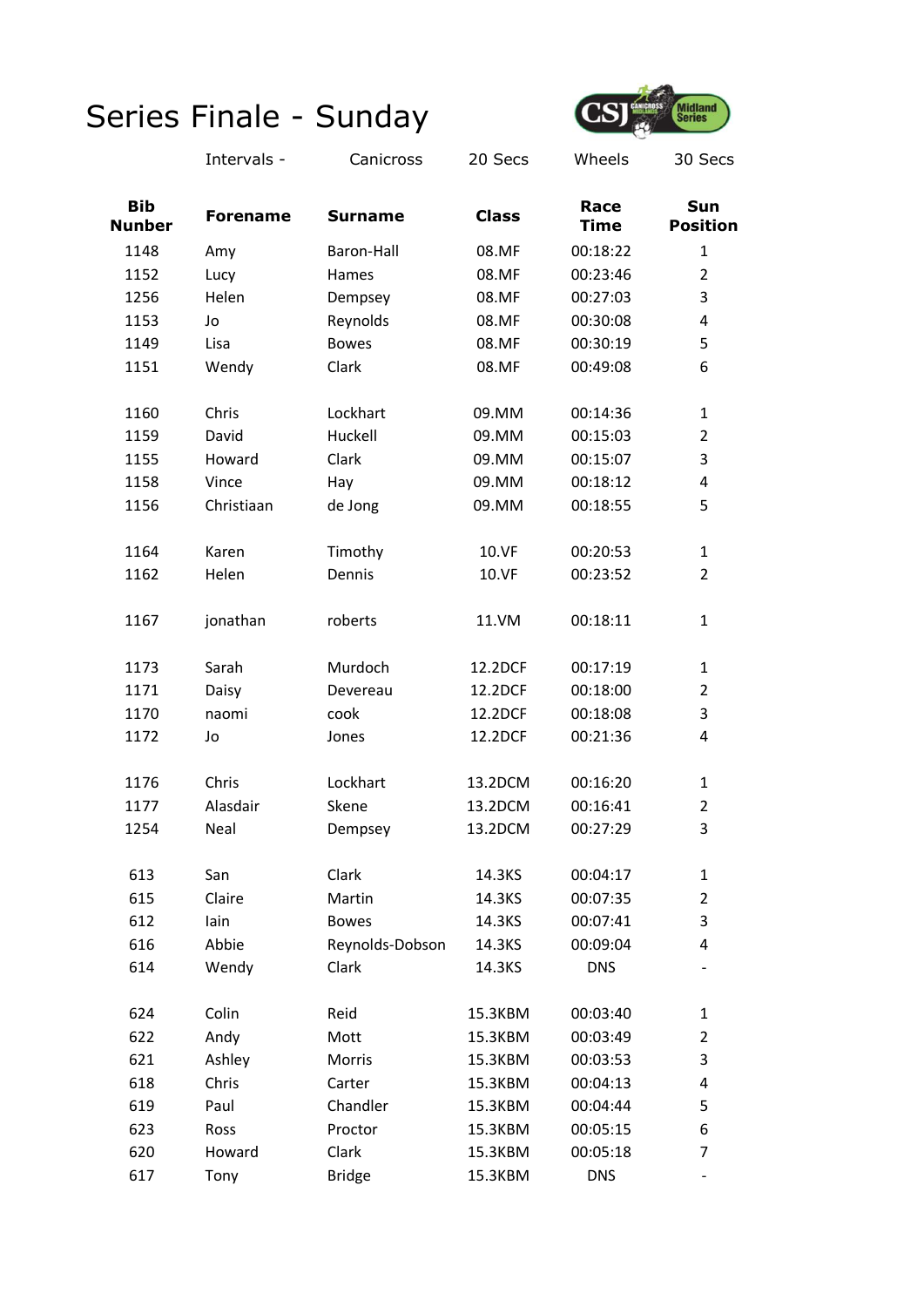

Intervals - Canicross 20 Secs Wheels 30 Secs

| <b>Bib</b><br><b>Nunber</b> | <b>Forename</b> | <b>Surname</b> |              | Race<br><b>Time</b> | Sun<br><b>Position</b>   |  |
|-----------------------------|-----------------|----------------|--------------|---------------------|--------------------------|--|
| 629                         | Wendy           | Holmes         | 16.3KBF      | 00:05:06            | $\mathbf{1}$             |  |
| 628                         | Sally           | Harrop         | 16.3KBF      | 00:05:15            | $\overline{2}$           |  |
| 630                         | Vikki           | Hubbard        | 16.3KBF      | 00:05:18            | 3                        |  |
| 625                         | Anne            | Carter         | 16.3KBF      | 00:05:27            | 4                        |  |
| 627                         | Emma            | Duckworth      | 16.3KBF      | 00:05:44            | 5                        |  |
| 632                         | Emma            | Scott          | 16.3KBF      | 00:06:13            | 6                        |  |
| 633                         | Jo              | Wormald        | 16.3KBF      | 00:08:02            | $\overline{7}$           |  |
| 637                         | jonathan        | roberts        | 17.3K2DB     | 00:04:48            | $\mathbf{1}$             |  |
| 635                         | Tammie          | McNeill        | 17.3K2DB     | 00:05:25            | $\overline{2}$           |  |
| 636                         | Louise          | Mitchell       | 17.3K2DB     | 00:05:59            | 3                        |  |
| 639                         | Lisa            | <b>Bowes</b>   | <b>18.NW</b> | 00:05:59            | $\mathbf{1}$             |  |
| 646                         | Simon           | Taylor         | 18.NW        | 00:06:15            | $\overline{2}$           |  |
| 645                         | Claire          | Panek          | 18.NW        | 00:07:05            | 3                        |  |
| 640                         | Kinga           | Czekala        | <b>18.NW</b> | 00:08:17            | 4                        |  |
| 1195                        | Becky           | Roberts        | 19.3KF       | 00:09:35            | 1                        |  |
| 1179                        | Emma            | <b>Bailey</b>  | 19.3KF       | 00:09:46            | $\overline{2}$           |  |
| 1185                        | Alice           | Holly          | 19.3KF       | 00:09:53            | 3                        |  |
| 1181                        | Rebecca         | <b>Brown</b>   | 19.3KF       | 00:10:16            | 4                        |  |
| 1194                        | Vickie          | Pullin         | 19.3KF       | 00:10:30            | 5                        |  |
| 1190                        | Claire          | Martin         | 19.3KF       | 00:11:40            | 6                        |  |
| 1196                        | Emma            | Scott          | 19.3KF       | 00:12:07            | 7                        |  |
| 1191                        | Annabelle       | McIntosh       | 19.3KF       | 00:15:05            | 8                        |  |
| 1187                        | Maria           | Kerr           | 19.3KF       | 00:15:16            | 9                        |  |
| 1182                        | Angela          | <b>Buckley</b> | 19.3KF       | 00:16:22            | 10                       |  |
| 1180                        | <b>BECCY</b>    | <b>BAMBER</b>  | 19.3KF       | 00:18:24            | 11                       |  |
| 1184                        | Beverley        | Hancock        | 19.3KF       | <b>DNS</b>          |                          |  |
| 1202                        | Rob             | Mace           | 20.3KM       | 00:09:29            | 1                        |  |
| 1206                        | Darren          | Wright         | 20.3KM       | 00:09:38            | $\overline{2}$           |  |
| 1197                        | Luke            | Bedwell        | 20.3KM       | 00:10:06            | 3                        |  |
| 1204                        | David           | Reddington     | 20.3KM       | 00:10:19            | 4                        |  |
| 1203                        | Ron             | Mason          | 20.3KM       | 00:10:49            | 5                        |  |
| 1186                        | simon           | Howell         | 20.3KM       | 00:12:56            | 6                        |  |
| 1198                        | Will            | Eadon          | 20.3KM       | <b>DNS</b>          |                          |  |
| 1205                        | Ben             | Robinson       | 20.3KM       | <b>DNS</b>          | $\overline{\phantom{0}}$ |  |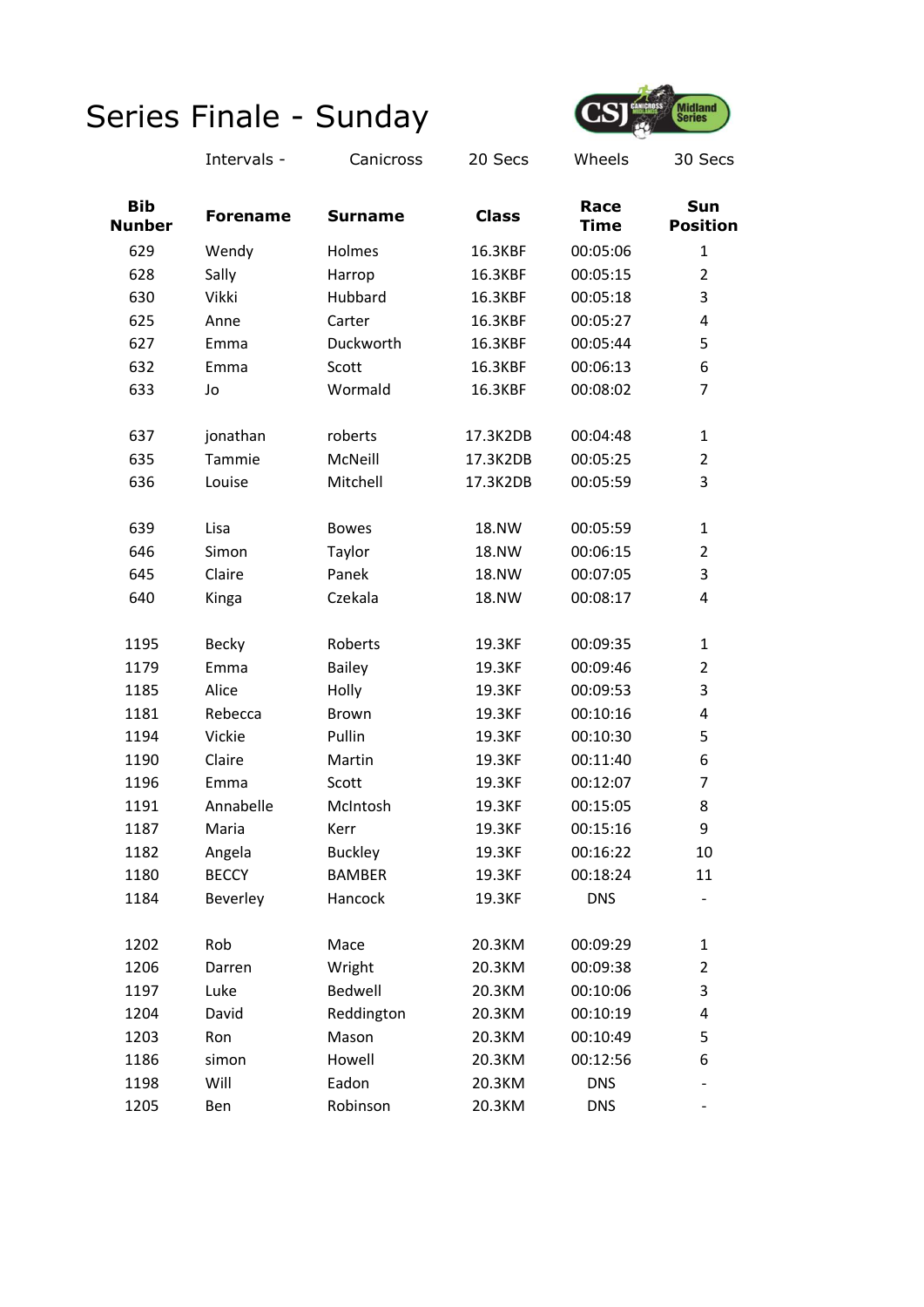

|                             | Intervals -     | Canicross      | 20 Secs      | Wheels              | 30 Secs                  |
|-----------------------------|-----------------|----------------|--------------|---------------------|--------------------------|
| <b>Bib</b><br><b>Nunber</b> | <b>Forename</b> | <b>Surname</b> | <b>Class</b> | Race<br><b>Time</b> | Sun<br><b>Position</b>   |
| 1211                        | Sarah           | Murdoch        | 21.2D3KF     | 00:09:23            | $\mathbf{1}$             |
| 1208                        | naomi           | cook           | 21.2D3KF     | 00:09:55            | $\overline{2}$           |
| 1207                        | Helen           | Boyd           | 21.2D3KF     | 00:11:20            | 3                        |
| 1209                        | Sally           | Harrop         | 21.2D3KF     | 00:12:29            | 4                        |
| 1213                        | Jo              | Wormald        | 21.2D3KF     | 00:14:20            | 5                        |
| 1255                        | Helen           | Dempsey        | 21.2D3KF     | 00:16:50            | 6                        |
| 1214                        | Josh            | Pocklington    | 22.2D3KM     | 00:08:35            | 1                        |
| 1253                        | Neal            | Dempsey        | 22.2D3KM     | 00:12:58            | $\overline{2}$           |
| 1216                        | Jon             | Cocking        | 23.NC        | 00:10:23            | $\mathbf{1}$             |
| 1220                        | Phil            | Hames          | 23.NC        | 00:11:41            | $\overline{2}$           |
| 1218                        | Kinga           | Czekala        | 23.NC        | 00:13:42            | 3                        |
| 1228                        | Tabitha         | Workman        | 23.NC        | 00:15:21            | 4                        |
| 1226                        | Katie           | Waine          | 23.NC        | 00:17:12            | 5                        |
| 1222                        | Gareth          | powis          | 23.NC        | 00:18:51            | 6                        |
| 1215                        | Nikki           | <b>Birkett</b> | 23.NC        | 00:25:49            | 7                        |
| 1223                        | Mitch           | Rickson        | 23.NC        | <b>DNS</b>          | $\overline{\phantom{0}}$ |
| 1232                        | Jonathan        | Ingram         | 24.13-16     | 00:08:55            | 1                        |
| 1231                        | Amy             | Howell         | 24.13-16     | 00:10:35            | $\overline{2}$           |
| 1229                        | Natasha         | Hames          | 24.13-16     | 00:14:10            | 3                        |
| 1230                        | Ella            | Hancock        | 24.13-16     | <b>DNS</b>          | $\overline{\phantom{0}}$ |
| 1234                        | Taylor          | Lyon           | 25.08-12F    | 00:06:25            | 1                        |
| 1233                        | Holly           | Dickinson      | 25.08-12F    | 00:13:15            | $\overline{2}$           |
| 1235                        | Oscar           | Bedwell        | 26.08-12M    | 00:07:28            | $\mathbf{1}$             |
| 1237                        | Finlay          | skene          | 26.08-12M    | 00:09:18            | $\overline{2}$           |
| 1239                        | Alfie           | French         | 27.U8        | 00:00:51            | 1                        |
| 1238                        | Rhogan          | Cockram        | 27.U8        | 00:01:08            | $\overline{2}$           |
| 1240                        | Maisie          | French         | 27.U8        | 00:01:09            | 3                        |
| 1241                        | Amelia          | Robinson       | 27.U8        | <b>DNS</b>          | -                        |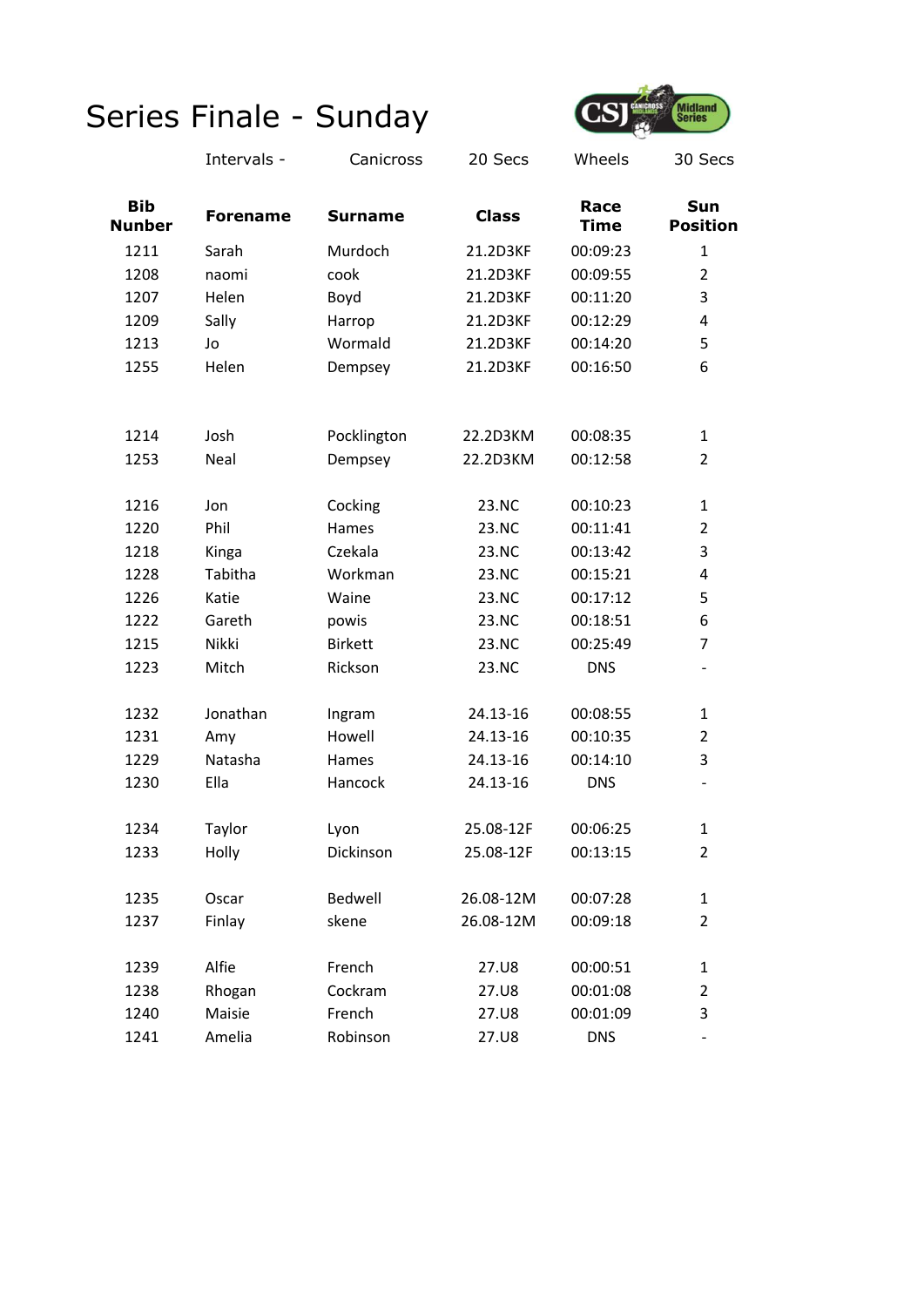

|                             | Intervals -     | Canicross       | 20 Secs      | Wheels              | 30 Secs                |
|-----------------------------|-----------------|-----------------|--------------|---------------------|------------------------|
| <b>Bib</b><br><b>Nunber</b> | <b>Forename</b> | Surname         | <b>Class</b> | Race<br><b>Time</b> | Sun<br><b>Position</b> |
| 1248                        | Becky           | Roberts         | 28.0&B       | 00:06:47            | 1                      |
| 1252                        | Darren          | Wright          | 28.0&B       | 00:07:12            | 2                      |
| 1244                        | Michael         | Cockram         | 28.0&B       | 00:07:14            | 3                      |
| 1246                        | David           | Reddington      | 28.0&B       | 00:07:57            | 4                      |
| 1243                        | Tony            | <b>Bridge</b>   | 28.0&B       | 00:08:43            | 5                      |
| 1251                        | Jo              | Wormald         | 28.0&B       | 00:10:12            | 6                      |
| 1247                        | Abbie           | Reynolds-Dobson | 28.0&B       | 00:10:58            | 7                      |
| 1245                        | Emma            | Duckworth       | 28.0&B       | 00:11:00            | 8                      |
|                             |                 |                 |              |                     |                        |
| 647                         | Hana            | Pánek           | 29.JW        | 00:05:41            | 1                      |
| 649                         | Keris           | Reynolds-Dobson | 29.JW        | 00:06:04            | 2                      |
| 648                         | Josef           | Pánek           | 29.JW        | 00:07:09            | 3                      |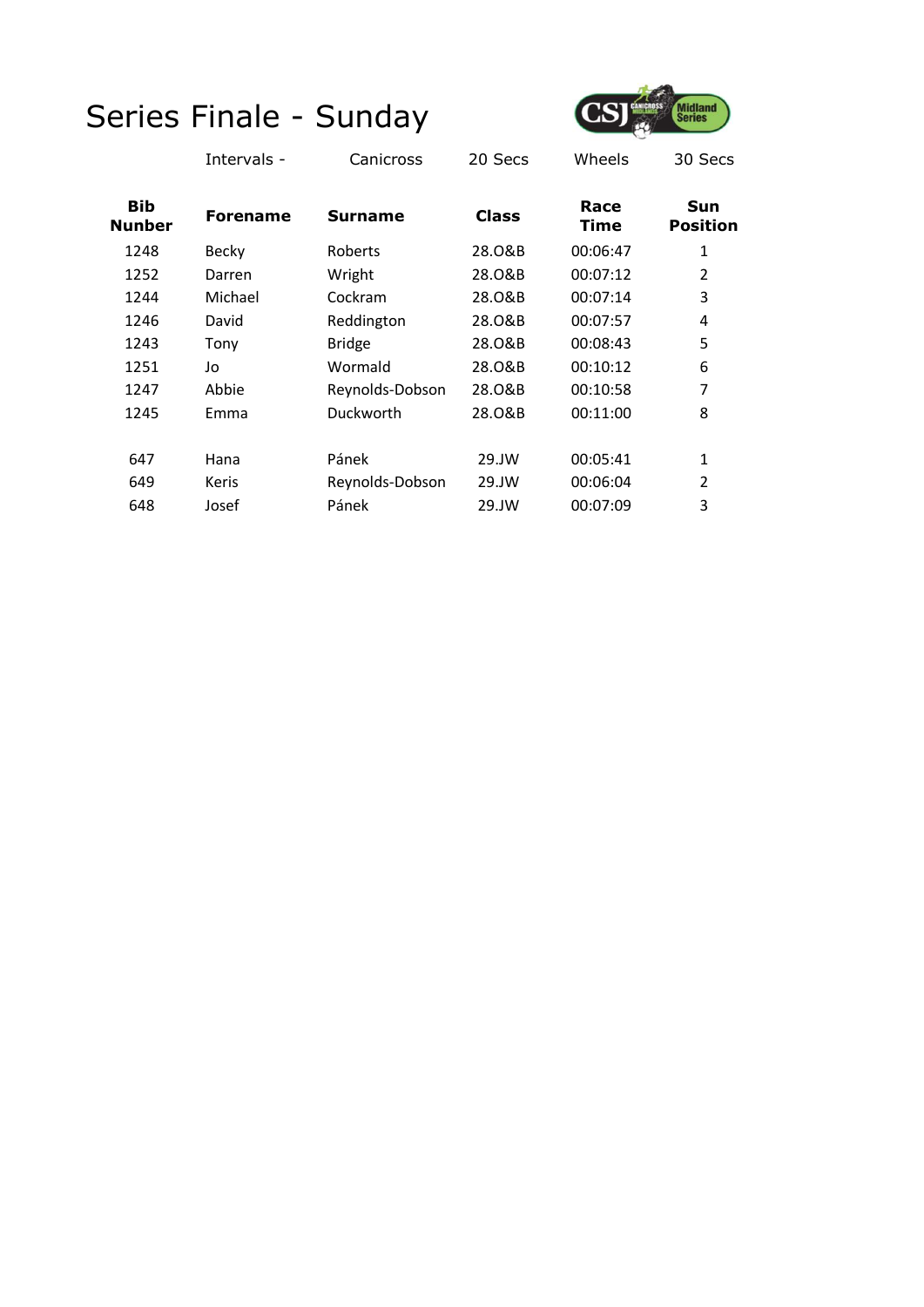

|                             | Intervals -     | Canicross      | 20 Secs      | Wheels              | 30 Secs                |
|-----------------------------|-----------------|----------------|--------------|---------------------|------------------------|
| <b>Bib</b><br><b>Nunber</b> | <b>Forename</b> | <b>Surname</b> | <b>Class</b> | Race<br><b>Time</b> | Sun<br><b>Position</b> |
| 557                         | Gordon          | Graham         | 01.2DB       | 00:05:56            | $\mathbf{1}$           |
| 566                         | Ruth            | Graham         | 01.2DB       | 00:05:57            | $\overline{2}$         |
| 596                         | Wendy           | Holmes         | 02.BJF       | 00:06:01            | $\mathbf{1}$           |
| 598                         | Louise          | Mitchell       | 02.BJF       | 00:06:15            | $\overline{2}$         |
| 601                         | Tina            | Usherwood      | 02.BJF       | 00:06:37            | 3                      |
| 602                         | Paul            | Chandler       | 03.BJM       | 00:05:56            | $\mathbf{1}$           |
| 605                         | Colin           | Reid           | 03.BJM       | 00:05:59            | $\overline{2}$         |
| 606                         | Alan            | Sherwin        | 03.BJM       | 00:06:01            | 3                      |
| 604                         | Ross            | Proctor        | 03.BJM       | 00:06:03            | 4                      |
| 603                         | Roger           | Eadon          | 03.BJM       | 00:06:09            | 5                      |
| 608                         | San             | Clark          | 04.SF        | 00:06:39            | $\mathbf{1}$           |
| 607                         | Kira            | <b>Bowes</b>   | 04.SF        | 00:08:22            | $\overline{2}$         |
| 610                         | Jo              | Wormald        | 04.SF        | <b>DNS</b>          |                        |
| 1135                        | Lucy            | Matthews       | 06.F         | 00:08:15            | $\mathbf{1}$           |
| 1136                        | Louise          | Mitchell       | 06.F         | 00:08:20            | $\overline{2}$         |
| 1078                        | Vikki           | Hubbard        | 06.F         | 00:08:46            | 3                      |
| 1104                        | Mari            | Laidlaw        | 06.F         | 00:08:53            | 4                      |
| 1067                        | Emily           | Gelipter       | 06.F         | 00:09:41            | 5                      |
| 1139                        | Claire          | Watson         | 06.F         | 00:10:26            | 6                      |
| 1140                        | Rachel          | Wilson         | 06.F         | 00:10:26            | 7                      |
| 1137                        | ceri            | stewart        | 06.F         | 00:10:56            | 8                      |
| 1066                        | Non             | <b>Davies</b>  | 06.F         | 00:11:48            | 9                      |
| 1070                        | Leila           | Goss           | 06.F         | 00:12:15            | 10                     |
| 1146                        | Rob             | Mace           | 07.M         | 00:10:04            | $\mathbf{1}$           |
| 1143                        | Rob             | Eadon          | 07.M         | 00:10:13            | $\overline{2}$         |
| 1141                        | Ben             | Brown          | 07.M         | 00:13:01            | 3                      |
| 1147                        | Ben             | Robinson       | 07.M         | <b>DNS</b>          |                        |
| 1148                        | Amy             | Baron-Hall     | 08.MF        | 00:10:17            | $\mathbf{1}$           |
| 1152                        | Lucy            | Hames          | 08.MF        | 00:13:41            | $\overline{2}$         |
| 1151                        | Wendy           | Clark          | 08.MF        | 00:22:01            | 3                      |
| 1149                        | Lisa            | <b>Bowes</b>   | 08.MF        | 00:22:21            | 4                      |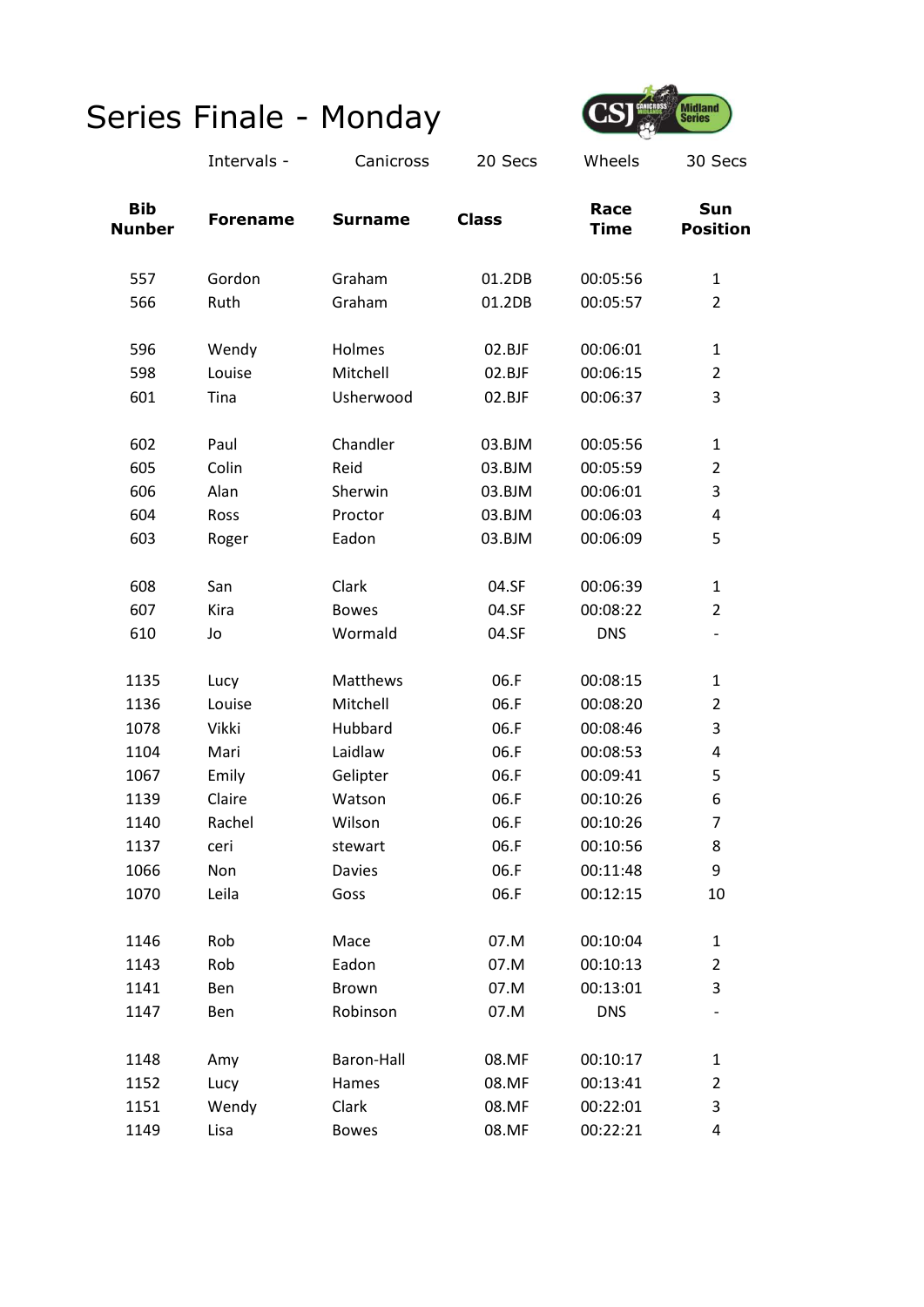

|                             | Intervals -     | Canicross       | 20 Secs      | Wheels              | 30 Secs                |
|-----------------------------|-----------------|-----------------|--------------|---------------------|------------------------|
| <b>Bib</b><br><b>Nunber</b> | <b>Forename</b> | <b>Surname</b>  | <b>Class</b> | Race<br><b>Time</b> | Sun<br><b>Position</b> |
| 1159                        | David           | Huckell         | 09.MM        | 00:07:51            | 1                      |
| 1155                        | Howard          | Clark           | 09.MM        | 00:08:39            | $\overline{2}$         |
| 1160                        | Chris           | Lockhart        | 09.MM        | 00:08:42            | 3                      |
| 1158                        | Vince           | Hay             | 09.MM        | 00:10:23            | 4                      |
| 1157                        | Crispin         | Ellisdon        | 09.MM        | 00:10:36            | 5                      |
| 1156                        | Christiaan      | de Jong         | 09.MM        | <b>DNS</b>          |                        |
| 1164                        | Karen           | Timothy         | 10.VF        | 00:11:50            | $\mathbf{1}$           |
| 1165                        | Angela          | Troth           | 10.VF        | 00:13:43            | $\overline{2}$         |
| 1178                        | Tracey j        | Limbrick        | 10.VF        | 00:15:03            | 3                      |
| 1168                        | Matthew         | Robinson        | 11.VM        | 00:08:44            | 1                      |
| 1167                        | jonathan        | roberts         | 11.VM        | 00:10:31            | $\overline{2}$         |
| 1173                        | Sarah           | Murdoch         | 12.2DCF      | 00:10:09            | $\mathbf{1}$           |
| 1171                        | Daisy           | Devereau        | 12.2DCF      | 00:10:21            | $\overline{2}$         |
| 1174                        | Clare           | skene           | 12.2DCF      | 00:12:19            | 3                      |
| 1170                        | naomi           | cook            | 12.2DCF      | <b>DNS</b>          |                        |
| 1176                        | Chris           | Lockhart        | 13.2DCM      | 00:10:11            | 1                      |
| 613                         | San             | Clark           | 14.3KS       | 00:04:32            | 1                      |
| 612                         | lain            | <b>Bowes</b>    | 14.3KS       | 00:05:17            | 2                      |
| 616                         | Abbie           | Reynolds-Dobson | 14.3KS       | 00:06:55            | 3                      |
| 614                         | Wendy           | Clark           | 14.3KS       | 00:11:46            | 4                      |
| 615                         | Claire          | Martin          | 14.3KS       | <b>DNS</b>          |                        |
| 619                         | Paul            | Chandler        | 15.3KBM      | 00:03:51            | $\mathbf{1}$           |
| 624                         | Colin           | Reid            | 15.3KBM      | 00:03:51            | $\overline{2}$         |
| 622                         | Andy            | Mott            | 15.3KBM      | 00:04:00            | 3                      |
| 618                         | Chris           | Carter          | 15.3KBM      | 00:04:29            | 4                      |
| 617                         | Tony            | <b>Bridge</b>   | 15.3KBM      | 00:04:48            | 5                      |
| 623                         | Ross            | Proctor         | 15.3KBM      | 00:05:04            | 6                      |
| 629                         | Wendy           | Holmes          | 16.3KBF      | 00:04:27            | $\mathbf{1}$           |
| 625                         | Anne            | Carter          | 16.3KBF      | 00:04:31            | $\overline{2}$         |
| 630                         | Vikki           | Hubbard         | 16.3KBF      | 00:05:13            | 3                      |
| 627                         | Emma            | Duckworth       | 16.3KBF      | 00:08:20            | 4                      |
| 633                         | Jo              | Wormald         | 16.3KBF      | <b>DNS</b>          |                        |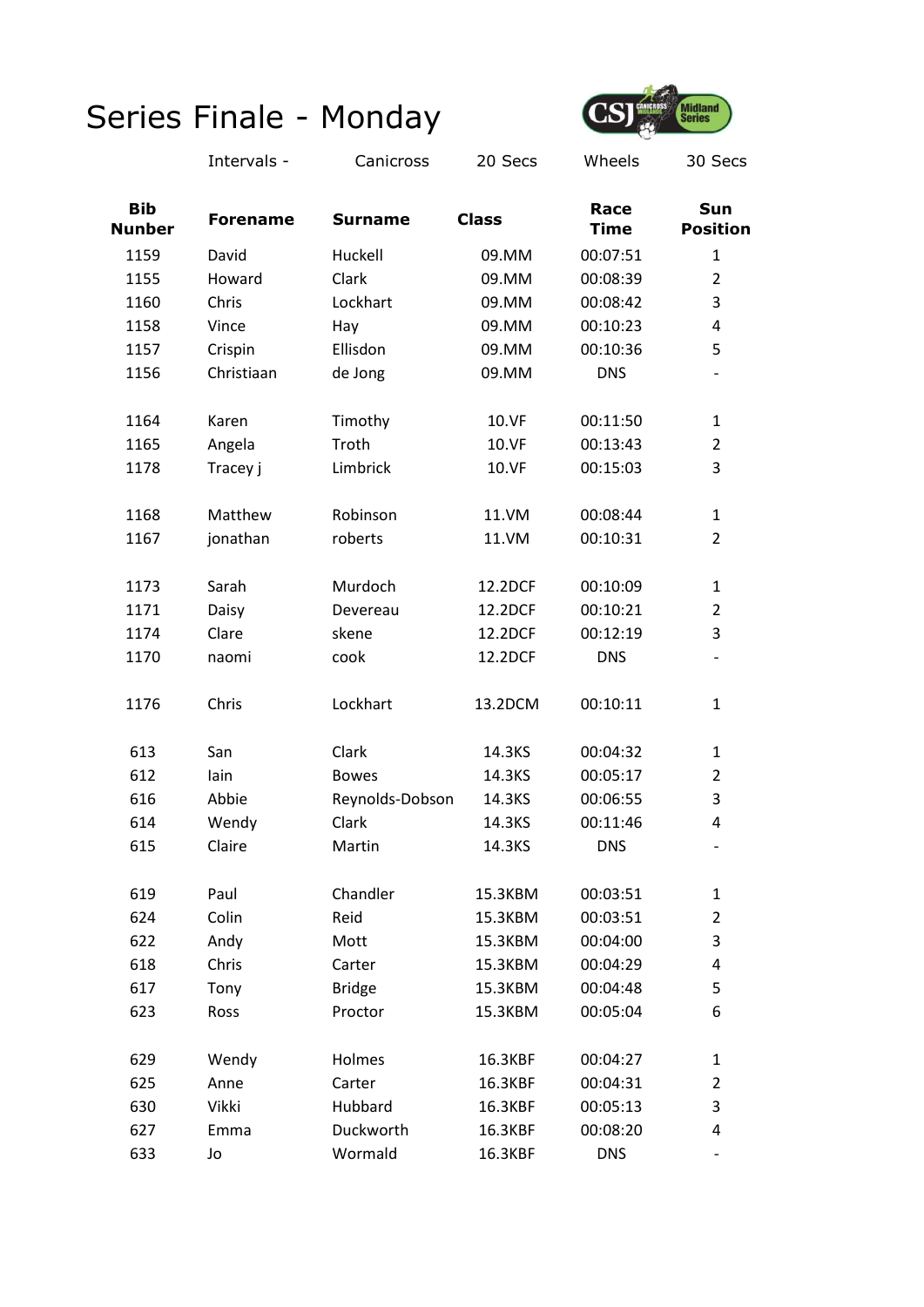

|                             | Intervals -     | Canicross      | 20 Secs      | Wheels              | 30 Secs                       |
|-----------------------------|-----------------|----------------|--------------|---------------------|-------------------------------|
| <b>Bib</b><br><b>Nunber</b> | <b>Forename</b> | <b>Surname</b> | <b>Class</b> | Race<br><b>Time</b> | <b>Sun</b><br><b>Position</b> |
| 635                         | Tammie          | McNeill        | 17.3K2DB     | 00:04:40            | 1                             |
| 636                         | Louise          | Mitchell       | 17.3K2DB     | 00:04:46            | $\overline{2}$                |
| 637                         | jonathan        | roberts        | 17.3K2DB     | 00:04:50            | 3                             |
| 639                         | Lisa            | <b>Bowes</b>   | <b>18.NW</b> | 00:05:48            | $\mathbf{1}$                  |
| 642                         | Fiona           | Godsmark       | 18.NW        | 00:06:06            | $\overline{2}$                |
| 646                         | Simon           | Taylor         | 18.NW        | 00:06:28            | 3                             |
| 640                         | Kinga           | Czekala        | 18.NW        | 00:13:57            | 4                             |
| 641                         | Jonathan        | Fletcher       | 18.NW        | <b>DNS</b>          | $\overline{\phantom{a}}$      |
| 1195                        | <b>Becky</b>    | Roberts        | 19.3KF       | 00:06:15            | $\mathbf{1}$                  |
| 1187                        | Maria           | Kerr           | 19.3KF       | 00:07:30            | $\overline{2}$                |
| 1181                        | Rebecca         | <b>Brown</b>   | 19.3KF       | 00:07:34            | 3                             |
| 1190                        | Claire          | Martin         | 19.3KF       | 00:07:56            | 4                             |
| 1199                        | Harriet         | Ellisdon       | 19.3KF       | 00:08:49            | 5                             |
| 1179                        | Emma            | <b>Bailey</b>  | 19.3KF       | 00:09:09            | 6                             |
| 1191                        | Annabelle       | McIntosh       | 19.3KF       | 00:09:58            | $\overline{7}$                |
| 1182                        | Angela          | <b>Buckley</b> | 19.3KF       | 00:11:04            | 8                             |
| 1180                        | <b>BECCY</b>    | <b>BAMBER</b>  | 19.3KF       | 00:11:27            | 9                             |
| 1188                        | Dianne          | Lapworth       | 19.3KF       | 00:12:20            | 10                            |
| 1183                        | Emma            | Carr           | 19.3KF       | 00:12:43            | 11                            |
| 1184                        | Beverley        | Hancock        | 19.3KF       | <b>DNS</b>          | $\overline{\phantom{a}}$      |
| 1205                        | Matthew         | Robinson       | 20.3KM       | 00:05:51            | $\mathbf{1}$                  |
| 1197                        | Luke            | <b>Bedwell</b> | 20.3KM       | 00:06:19            | $\overline{2}$                |
| 1206                        | Darren          | Wright         | 20.3KM       | 00:06:34            | 3                             |
| 1202                        | Rob             | Mace           | 20.3KM       | 00:06:47            | 4                             |
| 1203                        | Ron             | Mason          | 20.3KM       | 00:06:57            | 5                             |
| 1201                        | Simon           | Howell         | 20.3KM       | 00:08:24            | 6                             |
| 1200                        | Jonathan        | Fletcher       | 20.3KM       | <b>DNS</b>          |                               |
| 1211                        | Sarah           | Murdoch        | 21.2D3KF     | 00:06:36            | $\mathbf{1}$                  |
| 1208                        | naomi           | cook           | 21.2D3KF     | 00:06:43            | $\overline{2}$                |
| 1213                        | Jo              | Wormald        | 21.2D3KF     | 00:10:03            | 3                             |
| 1212                        | Jo              | Reynolds       | 21.2D3KF     | 00:11:29            | 4                             |
| 1207                        | Helen           | Boyd           | 21.2D3KF     | <b>DNS</b>          |                               |
| 1214                        | Josh            | Pocklington    | 22.2D3KM     | 00:05:43            | $\mathbf{1}$                  |
| 1216                        | Jon             | Cocking        | 23.NC        | 00:06:24            | $\mathbf{1}$                  |
| 1215                        | Nikki           | <b>Birkett</b> | 23.NC        | 00:16:51            | 2                             |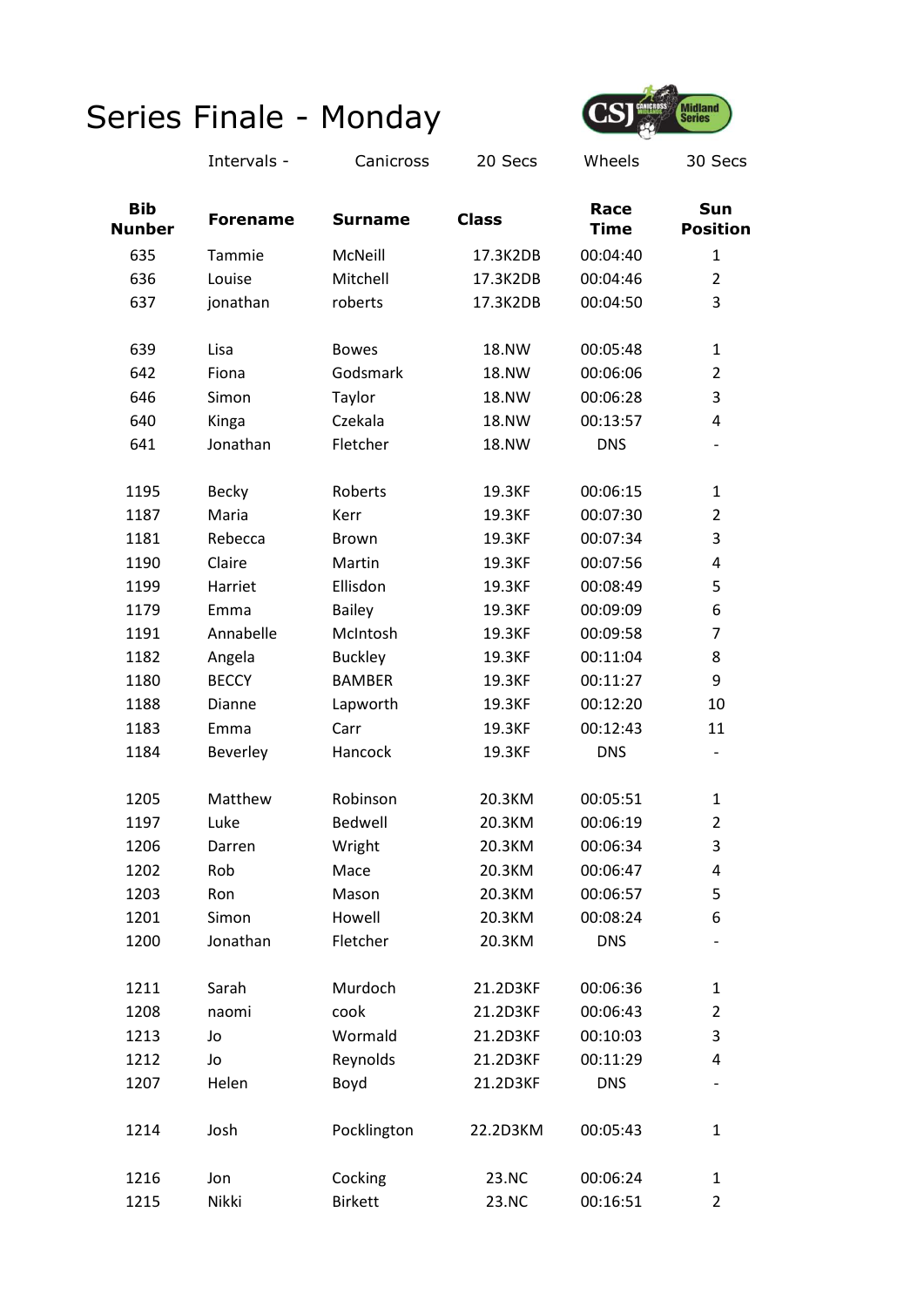

|                             | Intervals -     | Canicross       | 20 Secs      | Wheels              | 30 Secs                |
|-----------------------------|-----------------|-----------------|--------------|---------------------|------------------------|
| <b>Bib</b><br><b>Nunber</b> | <b>Forename</b> | <b>Surname</b>  | <b>Class</b> | Race<br><b>Time</b> | Sun<br><b>Position</b> |
| 1223                        | Mitch           | Rickson         | 23.NC        | <b>DNS</b>          |                        |
| 1224                        | Becky           | Smedley         | 23.NC        | <b>DNS</b>          | $\overline{a}$         |
| 1231                        | Amy             | Howell          | 24.13-16     | 00:06:55            | $\mathbf{1}$           |
| 1229                        | Natasha         | Hames           | 24.13-16     | 00:08:23            | $\overline{2}$         |
| 1230                        | Ella            | Hancock         | 24.13-16     | <b>DNS</b>          |                        |
| 1232                        | Jonathan        | Ingram          | 24.13-16     | <b>DNS</b>          |                        |
|                             |                 |                 |              | 00:06:18            |                        |
| 1234                        | Taylor          | Lyon            | 25.08-12F    |                     | $\mathbf{1}$           |
| 1233                        | Holly           | Dickinson       | 25.08-12F    | 00:15:02            | $\overline{2}$         |
| 1235                        | Oscar           | Bedwell         | 26.08-12M    | 00:06:38            | $\mathbf{1}$           |
| 1237                        | Finlay          | skene           | 26.08-12M    | 00:08:11            | $\overline{2}$         |
| 1239                        | Alfie           | French          | 27.U8        | 00:00:52            | $\mathbf{1}$           |
| 1238                        | Rhogan          | Cockram         | 27.U8        | 00:01:02            | $\overline{2}$         |
| 1240                        | Maisie          | French          | 27.U8        | 00:01:10            | 3                      |
| 1241                        | Amelia          | Robinson        | 27.U8        | 00:01:20            | 4                      |
| 1244                        | Michael         | Cockram         | 28.0&B       | 00:07:00            | $\mathbf{1}$           |
| 1252                        | Darren          | Wright          | 28.0&B       | 00:07:01            | $\overline{2}$         |
| 1243                        | Tony            | <b>Bridge</b>   | 28.0&B       | 00:07:41            | 3                      |
| 1246                        | David           | Reddington      | 28.0&B       | 00:07:59            | 4                      |
| 1247                        | Abbie           | Reynolds-Dobson | 28.0&B       | 00:08:57            | 5                      |
| 1251                        | Jo              | Wormald         | 28.0&B       | 00:10:14            | 6                      |
| 1245                        | Emma            | Duckworth       | 28.0&B       | 00:11:14            | 7                      |
| 1242                        | beccy           | bamber          | 28.0&B       | 00:14:09            | 8                      |
| 649                         | Keris           | Reynolds-Dobson | 29.JW        | 00:05:01            | $\mathbf{1}$           |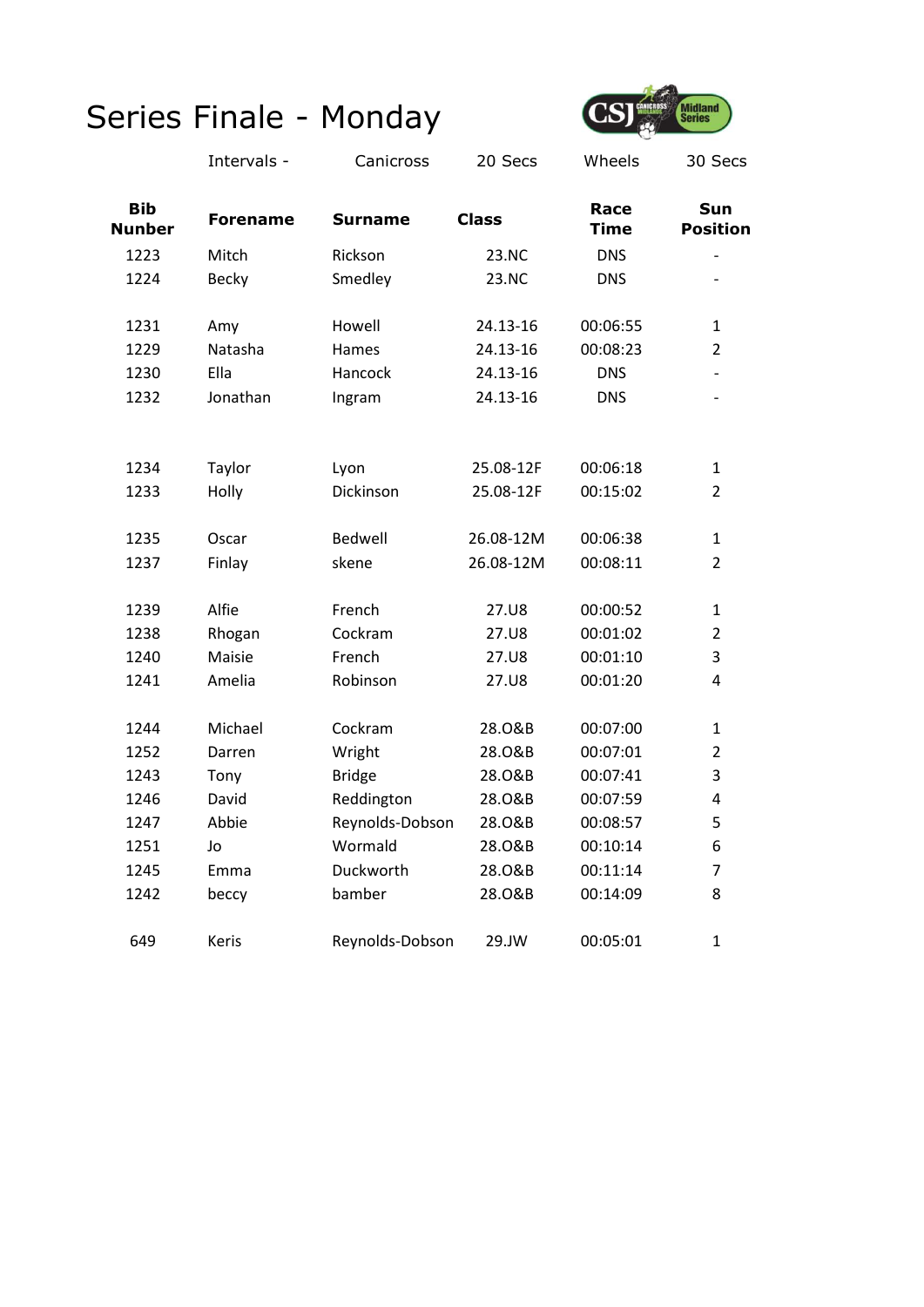# Series Finale - Full Results



| <b>Bib</b> | <b>Forename</b> | <b>Surname</b> | <b>Class</b> | <b>Saturday</b> | <b>Sunday</b> | <b>Combined</b> | <b>Position</b>         |
|------------|-----------------|----------------|--------------|-----------------|---------------|-----------------|-------------------------|
| 592        | Vickie          | Pullin         | 01.2DB       | 00:05:45        | 00:09:36      | 00:15:21.0      | $\mathbf 1$             |
| 593        | Alan            | Sherwin        | 01.2DB       | 00:05:55        | 00:09:39      | 00:15:34.0      | $\overline{c}$          |
| 566        | Ruth            | Graham         | 01.2DB       | 00:05:57        | 00:09:56      | 00:15:53.0      | $\overline{3}$          |
| 557        | Gordon          | Graham         | 01.2DB       | 00:05:56        | 00:10:28      | 00:16:24.0      | 4                       |
| 599        | Vickie          | Pullin         | 02.BJF       | 00:05:26        | 00:09:16      | 00:14:42.0      | $\mathbf 1$             |
| 596        | Wendy           | Holmes         | 02.BJF       | 00:05:49        | 00:09:59      | 00:15:48.0      | $\overline{2}$          |
| 600        | Natasha         | Susnik         | 02.BJF       | 00:06:20        | 00:10:34      | 00:16:54.0      | 3                       |
| 598        | Louise          | Mitchell       | 02.BJF       | 00:06:10        | 00:11:43      | 00:17:53.0      | $\overline{\mathbf{4}}$ |
| 601        | Tina            | Usherwood      | 02.BJF       | 00:07:15        | 00:10:55      | 00:18:10.0      | 5                       |
| 602        | Paul            | Chandler       | 03.BJM       | 00:05:47        | 00:09:35      | 00:15:22.0      | $\mathbf{1}$            |
| 605        | Colin           | Reid           | 03.BJM       | 00:06:12        | 00:10:06      | 00:16:18.0      | $\overline{c}$          |
| 604        | Ross            | Proctor        | 03.BJM       | 00:06:07        | 00:10:18      | 00:16:25.0      | $\overline{3}$          |
| 606        | Alan            | Sherwin        | 03.BJM       | 00:06:08        | 00:10:22      | 00:16:30.0      | $\overline{\mathbf{4}}$ |
| 603        | Roger           | Eadon          | 03.BJM       | 00:06:26        | 00:11:00      | 00:17:26.0      | 5                       |
| 609        | Vickie          | Pullin         | 04.SF        | 00:05:56        | 00:10:03      | 00:15:59.0      | $\mathbf{1}$            |
| 608        | San             | Clark          | 04.SF        | 00:06:11        | 00:11:17      | 00:17:28.0      | $\overline{2}$          |
| 607        | Kira            | <b>Bowes</b>   | 04.SF        | 00:09:41        | 00:17:22      | 00:27:03.0      | 3                       |
| 1136       | Louise          | Mitchell       | 06.F         | 00:08:02        | 00:14:00      | 00:22:02.0      | $\mathbf{1}$            |
| 1135       | Lucy            | Matthews       | 06.F         | 00:08:16        | 00:14:33      | 00:22:49.0      | $\overline{2}$          |
| 1078       | Vikki           | Hubbard        | 06.F         | 00:08:24        | 00:15:45      | 00:24:09.0      | 3                       |
| 1104       | Mari            | Laidlaw        | 06.F         | 00:08:35        | 00:15:35      | 00:24:10.0      | 4                       |
| 1067       | Emily           | Gelipter       | 06.F         | 00:10:10        | 00:17:29      | 00:27:39.0      | 5                       |
| 1140       | Rachel          | Wilson         | 06.F         | 00:11:22        | 00:19:47      | 00:31:09.0      | 6                       |
| 1137       | ceri            | stewart        | 06.F         | 00:10:34        | 00:20:46      | 00:31:20.0      | $\overline{7}$          |
| 1066       | Non             | Davies         | 06.F         | 00:12:43        | 00:23:21      | 00:36:04.0      | 8                       |
| 1146       | Rob             | Mace           | 07.M         | 00:09:42        | 00:16:03      | 00:25:45.0      | 1                       |
| 1143       | Rob             | Eadon          | 07.M         | 00:10:34        | 00:20:24      | 00:30:58.0      | $\overline{2}$          |
| 1141       | Ben             | Brown          | 07.M         | 00:13:08        | 00:23:48      | 00:36:56.0      | 3                       |
| 1148       | Amy             | Baron-Hall     | 08.MF        | 00:12:52        | 00:18:22      | 00:31:14.0      | $\mathbf{1}$            |
| 1152       | Lucy            | Hames          | 08.MF        | 00:16:47        | 00:23:46      | 00:40:33.0      | $\overline{2}$          |
| 1256       | Helen           | Dempsey        | 08.MF        | 00:18:00        | 00:27:03      | 00:45:03.0      | 3                       |
| 1149       | Lisa            | <b>Bowes</b>   | 08.MF        | 00:17:24        | 00:30:19      | 00:47:43.0      | $\overline{\mathbf{4}}$ |
| 1151       | Wendy           | Clark          | 08.MF        | 00:27:20        | 00:49:08      | 01:16:28.0      | 5                       |
| 1159       | David           | Huckell        | 09.MM        | 00:08:14        | 00:15:03      | 00:23:17.0      | 1                       |
| 1160       | Chris           | Lockhart       | 09.MM        | 00:08:49        | 00:14:36      | 00:23:25.0      | $\overline{2}$          |
| 1155       | Howard          | Clark          | 09.MM        | 00:08:29        | 00:15:07      | 00:23:36.0      | 3                       |
| 1158       | Vince           | Hay            | 09.MM        | 00:11:02        | 00:18:12      | 00:29:14.0      | $\overline{\mathbf{4}}$ |
| 1156       | Christiaan      | de Jong        | 09.MM        | 00:10:36        | 00:18:55      | 00:29:31.0      | 5                       |
| 1164       | Karen           | Timothy        | 10.VF        | 00:11:52        | 00:20:53      | 00:32:45.0      | 1                       |
| 1167       | jonathan        | roberts        | 11.VM        | 00:10:37        | 00:18:11      | 00:28:48.0      | $\mathbf{1}$            |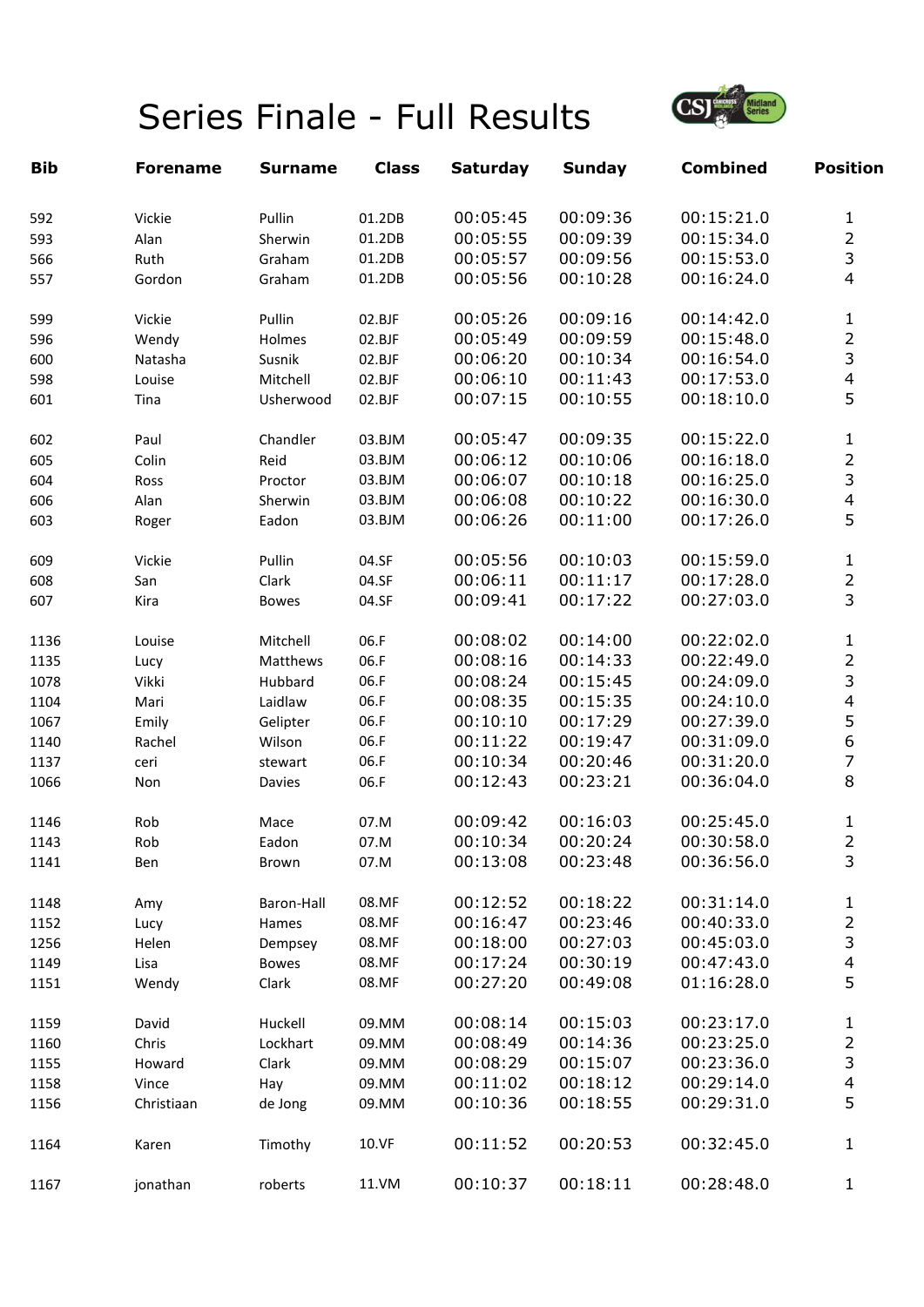# Series Finale - Full Results



| <b>Bib</b> | <b>Forename</b> | <b>Surname</b>       | <b>Class</b> | <b>Saturday</b> | <b>Sunday</b> | <b>Combined</b> | <b>Position</b>         |
|------------|-----------------|----------------------|--------------|-----------------|---------------|-----------------|-------------------------|
| 1173       | Sarah           | Murdoch              | 12.2DCF      | 00:10:06        | 00:17:19      | 00:27:25.0      | $\mathbf{1}$            |
| 1170       | naomi           | cook                 | 12.2DCF      | 00:09:37        | 00:18:08      | 00:27:45.0      | $\overline{2}$          |
| 1171       | Daisy           | Devereau             | 12.2DCF      | 00:10:29        | 00:18:00      | 00:28:29.0      | 3                       |
| 1172       | Jo              | Jones                | 12.2DCF      | 00:12:07        | 00:21:36      | 00:33:43.0      | $\overline{4}$          |
| 1176       | Chris           | Lockhart             | 13.2DCM      | 00:09:30        | 00:16:20      | 00:25:50.0      | $\mathbf{1}$            |
| 1177       | Alasdair        | Skene                | 13.2DCM      | 00:09:21        | 00:16:41      | 00:26:02.0      | $\overline{2}$          |
| 1254       | Neal            | Dempsey              | 13.2DCM      | 00:13:01        | 00:27:29      | 00:40:30.0      | $\overline{3}$          |
| 613        | San             | Clark                | 14.3KS       | 00:04:08        | 00:04:17      | 00:08:25.0      | $\mathbf 1$             |
| 615        | Claire          | Martin               | 14.3KS       | 00:04:35        | 00:07:35      | 00:12:10.0      | $\overline{2}$          |
| 612        | lain            | <b>Bowes</b>         | 14.3KS       | 00:05:00        | 00:07:41      | 00:12:41.0      | 3                       |
| 616        | Abbie           | Reynolds-Dobs(14.3KS |              | 00:06:41        | 00:09:04      | 00:15:45.0      | $\overline{4}$          |
| 624        | Colin           | Reid                 | 15.3KBM      | 00:03:54        | 00:03:40      | 00:07:34.0      | $\mathbf{1}$            |
| 622        | Andy            | Mott                 | 15.3KBM      | 00:03:53        | 00:03:49      | 00:07:42.0      | $\overline{c}$          |
| 618        | Chris           | Carter               | 15.3KBM      | 00:04:10        | 00:04:13      | 00:08:23.0      | 3                       |
| 621        | Ashley          | Morris               | 15.3KBM      | 00:04:32        | 00:03:53      | 00:08:25.0      | $\overline{\mathbf{4}}$ |
| 619        | Paul            | Chandler             | 15.3KBM      | 00:03:52        | 00:04:44      | 00:08:36.0      | 5                       |
| 623        | Ross            | Proctor              | 15.3KBM      | 00:04:02        | 00:05:15      | 00:09:17.0      | $\boldsymbol{6}$        |
| 620        | Howard          | Clark                | 15.3KBM      | 00:05:39        | 00:05:18      | 00:10:57.0      | $\overline{7}$          |
| 630        | Vikki           | Hubbard              | 16.3KBF      | 00:04:21        | 00:05:18      | 00:09:39.0      | $\mathbf 1$             |
| 629        | Wendy           | Holmes               | 16.3KBF      | 00:04:34        | 00:05:06      | 00:09:40.0      | $\overline{2}$          |
| 625        | Anne            | Carter               | 16.3KBF      | 00:04:31        | 00:05:27      | 00:09:58.0      | 3                       |
| 628        | Sally           | Harrop               | 16.3KBF      | 00:04:48        | 00:05:15      | 00:10:03.0      | $\overline{\mathbf{4}}$ |
| 627        | Emma            | Duckworth            | 16.3KBF      | 00:04:29        | 00:05:44      | 00:10:13.0      | 5                       |
| 632        | Emma            | Scott                | 16.3KBF      | 00:04:55        | 00:06:13      | 00:11:08.0      | 6                       |
| 633        | Jo              | Wormald              | 16.3KBF      | 00:08:02        | 00:08:02      | 00:16:04.0      | $\overline{7}$          |
| 635        | Tammie          | McNeill              | 17.3K2DB     | 00:04:46        | 00:05:25      | 00:10:11.0      | $\mathbf{1}$            |
| 636        | Louise          | Mitchell             | 17.3K2DB     | 00:04:34        | 00:05:59      | 00:10:33.0      | $\overline{2}$          |
| 637        | jonathan        | roberts              | 17.3K2DB     | 00:06:40        | 00:04:48      | 00:11:28.0      | 3                       |
| 645        | Claire          | Panek                | 18.NW        | 00:04:43        | 00:07:05      | 00:11:48.0      | $\mathbf{1}$            |
| 639        | Lisa            | <b>Bowes</b>         | 18.NW        | 00:06:42        | 00:05:59      | 00:12:41.0      | $\overline{2}$          |
| 646        | Simon           | Taylor               | 18.NW        | 00:09:08        | 00:06:15      | 00:15:23.0      | 3                       |
| 640        | Kinga           | Czekala              | 18.NW        | 00:07:37        | 00:08:17      | 00:15:54.0      | $\overline{4}$          |
| 1185       | Alice           | Holly                | 19.3KF       | 00:07:45        | 00:09:53      | 00:17:38.0      | $\mathbf{1}$            |
| 1179       | Emma            | <b>Bailey</b>        | 19.3KF       | 00:07:59        | 00:09:46      | 00:17:45.0      | $\overline{\mathbf{c}}$ |
| 1195       | Becky           | Roberts              | 19.3KF       | 00:08:17        | 00:09:35      | 00:17:52.0      | 3                       |
| 1181       | Rebecca         | Brown                | 19.3KF       | 00:08:20        | 00:10:16      | 00:18:36.0      | $\overline{\mathbf{4}}$ |
| 1194       | Vickie          | Pullin               | 19.3KF       | 00:08:11        | 00:10:30      | 00:18:41.0      | $\frac{5}{6}$           |
| 1190       | Claire          | Martin               | 19.3KF       | 00:08:35        | 00:11:40      | 00:20:15.0      |                         |
| 1196       | Emma            | Scott                | 19.3KF       | 00:08:44        | 00:12:07      | 00:20:51.0      | $\overline{7}$          |
| 1187       | Maria           | Kerr                 | 19.3KF       | 00:08:38        | 00:15:16      | 00:23:54.0      | 8                       |
| 1191       | Annabelle       | McIntosh             | 19.3KF       | 00:10:07        | 00:15:05      | 00:25:12.0      | 9                       |
| 1182       | Angela          | <b>Buckley</b>       | 19.3KF       | 00:11:56        | 00:16:22      | 00:28:18.0      | 10                      |